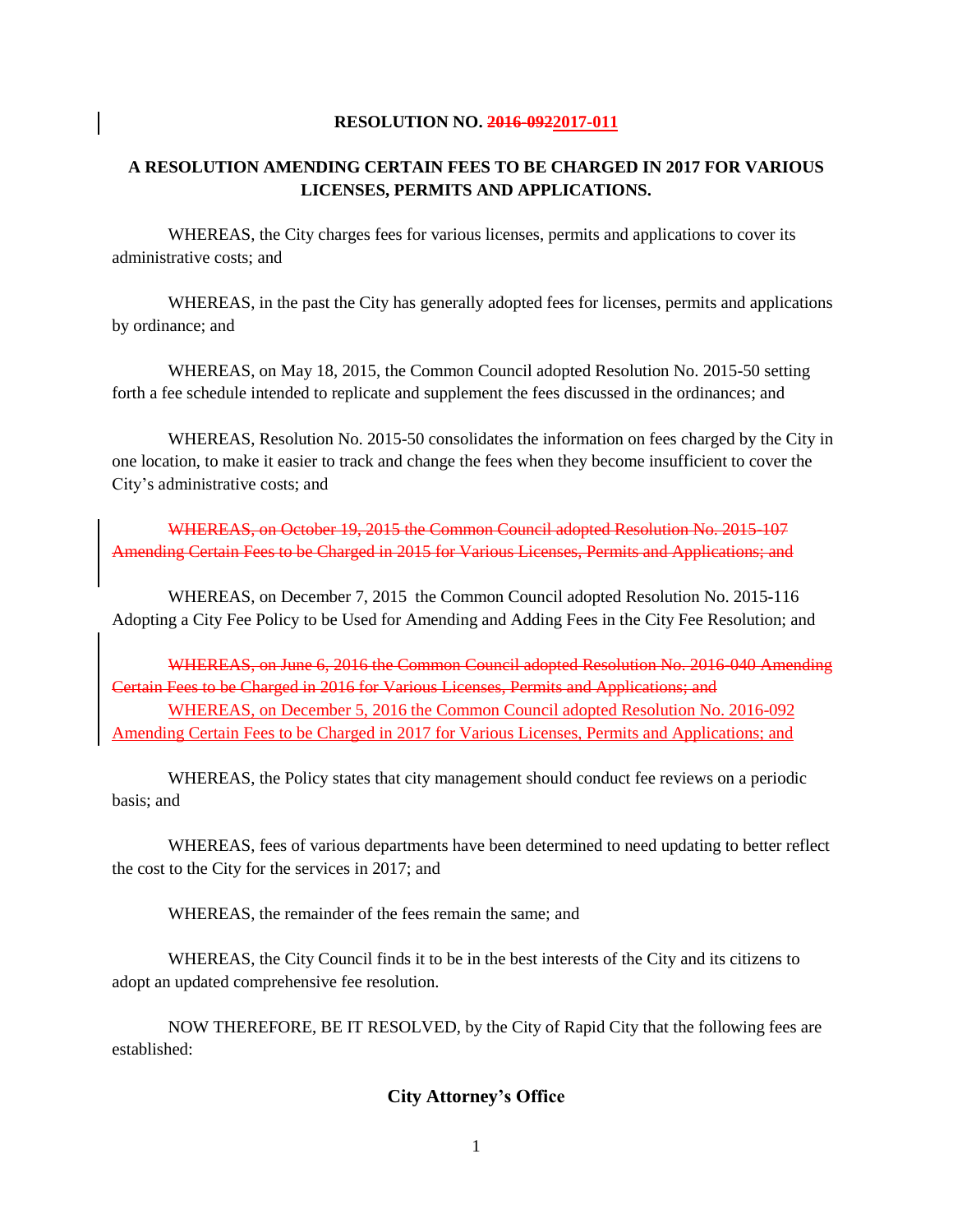City Attorney's Office has no fees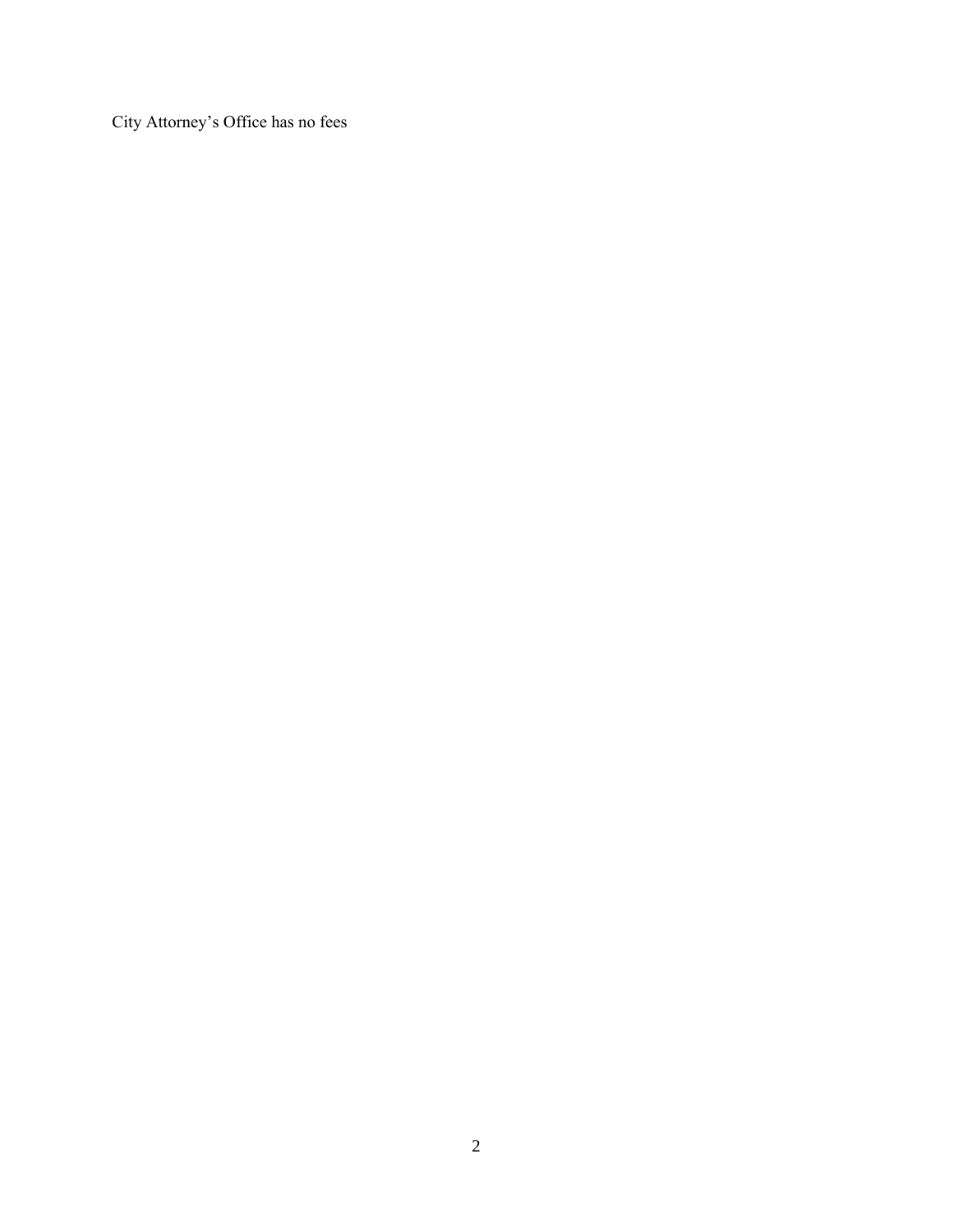# **Community Planning & Development Services Department**

### **Revenue and Finance Fees**

| Fee                                       | <b>Amount &amp; Unit of Measure</b> | <b>Municipal</b><br><b>Code Section</b> |
|-------------------------------------------|-------------------------------------|-----------------------------------------|
| Tax increment<br>financing<br>application | \$1,000 per application             | 3.26.030.A                              |

### **Air Quality Permit Fees**

| Fee                                           | <b>Amount &amp; Unit of Measure</b> | <b>Municipal</b><br><b>Code Section</b> |
|-----------------------------------------------|-------------------------------------|-----------------------------------------|
| Construction<br>permit 1-5 acres              | \$75.00 per permit                  | 8.34.100.D                              |
| Construction<br>permit 5+ acres               | \$100.00 per permit                 | 8.34.100.D                              |
| Construction<br>permit renewal                | \$25.00 per permit                  | 8.34.100.D                              |
| Construction<br>permit<br>modification        | \$25.00 per permit                  | 8.34.100.E                              |
| Parking storage<br>area permit                | \$100.00 per permit                 | 8.34.110.D                              |
| Parking storage<br>area permit -<br>amendment | \$25.00 per permit amendment        | 8.34.110.E                              |
| Compliance Plan                               | \$150.00 per permit                 | 8.34.120.D                              |
| Failure to pay for<br>or obtain a permit      | \$250.00 per week                   | 8.34.130                                |

# **Streets Sidewalks and Public Places Fees**

| Fee                                            | <b>Amount &amp; Unit of Measure</b>                     | <b>Municipal</b><br><b>Code Section</b> |
|------------------------------------------------|---------------------------------------------------------|-----------------------------------------|
| Sidewalk café<br>permit application            | \$250.00 per permit                                     | 12.12.030.B.4                           |
| Sidewalk vending<br>cart permit<br>application | \$250.00 initial and \$100.00 annual renewal per permit | 12.12.040.C.5                           |

### **Building Contractor License Fees**

| Fee                       | <b>Amount &amp; Unit of Measure</b>                                              | <b>Municipal</b><br><b>Code Section</b> |
|---------------------------|----------------------------------------------------------------------------------|-----------------------------------------|
| General Building          | \$200.00 per initial 3 year license/\$100.00 per 3 year renewal license for      | 15.04.140                               |
| <b>Contractor License</b> | Class A - General Contractor                                                     |                                         |
| fees                      | \$200.00 per initial 3 year license /\$100.00 per 3 year renewal license for     |                                         |
|                           | Class B - one & two-family residential contractor                                |                                         |
|                           | \$200.00 per initial 3 year license /\$100.00 per three year renewal license for |                                         |
|                           | Class C - residential remodeling/additions contractor                            |                                         |
| <b>Trade License</b>      | No fee per initial 3 year license/ no fee per 3 year renewal license Class EA -  | 15.04.140                               |
| fees -                    | Apprentice Electrician                                                           |                                         |
| initial/renewal           | \$200.00 per initial 3 year license /\$100.00 per 3 year renewal license for     |                                         |
|                           | Class EB - Class B Electrician *                                                 |                                         |
|                           | \$300 per initial 3 year license /\$200.00 per 3 year renewal license for Class  |                                         |
|                           | <b>EC</b> - Electrical Contractor *                                              |                                         |
|                           | \$50.00 per initial 3 year license /\$50.00 per 3 year renewal license for Class |                                         |
|                           | EJ - Journeyman Electrician *                                                    |                                         |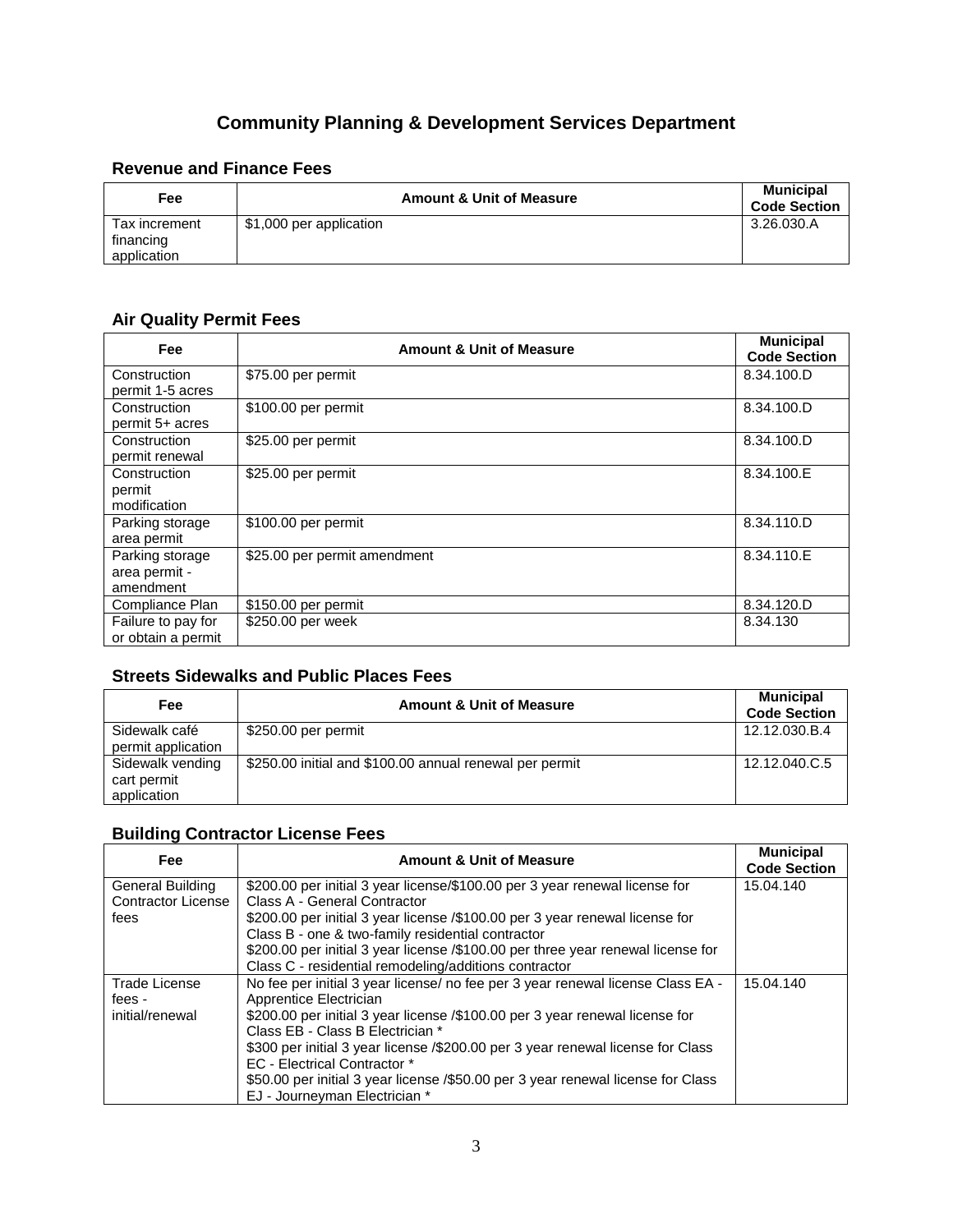|                   | \$100.00 per initial 3 year license /\$50.00 per 3 year renewal license for Class                                      |           |
|-------------------|------------------------------------------------------------------------------------------------------------------------|-----------|
|                   | EM - Master Electrician/inactive *                                                                                     |           |
|                   | \$10.00 per initial 3 year license /\$10.00 per 3 year renewal license for Class                                       |           |
|                   | GA - Gas Fitting Apprentice                                                                                            |           |
|                   | \$200.00 per initial 3 year license /\$50.00 per 3 year renewal license for Class                                      |           |
|                   | GC - Gas Fitting Contractor                                                                                            |           |
|                   | \$25.00 per initial 3 year license /\$25.00 per 3 year renewal license for Class                                       |           |
|                   | GF - Gas Fitter                                                                                                        |           |
|                   | \$25.00 per initial 3 year license /\$25.00 per 3 year renewal license for Class                                       |           |
|                   | MA - Mechanical Apprentice                                                                                             |           |
|                   | \$205.00 per initial 3 year license /\$80.00 per 3 year renewal license for Class<br><b>MAS</b> - Appliance Specialist |           |
|                   | \$205.00 per initial 3 year license /\$80.00 per 3 year renewal license for Class                                      |           |
|                   | <b>MC</b> - Mechanical Contractor                                                                                      |           |
|                   | \$40.00 per initial 3 year license /\$40.00 per 3 year renewal license for Class                                       |           |
|                   | MI - Mechanical Installer                                                                                              |           |
|                   | \$25.00 per initial 1 year license /\$25.00 per annual renewal license for Class                                       |           |
|                   | $P - Plumber$                                                                                                          |           |
|                   | \$10.00 per initial1 year license /\$10.00 per annual renewal license for Class                                        |           |
|                   | PA - Plumbers Apprentice                                                                                               |           |
|                   | \$200.00 per initial 1 year license /\$50.00 per annual renewal license for                                            |           |
|                   | Class PC - Plumbing Contractor                                                                                         |           |
|                   | \$200.00 per initial 1 year license /\$50.00 per annual renewal license for                                            |           |
|                   | Class PW - Water Softening Contractor                                                                                  |           |
|                   | \$200.00 per initial 3 year license /\$100.00 per 3 year renewal license for                                           |           |
|                   | Class R - Roofing Contractor                                                                                           |           |
|                   | \$200.00 per initial 3 year license /\$50.00 per 3 year renewal license for Class                                      |           |
|                   | S - Sign Contractor/inactive                                                                                           |           |
|                   | * Fee doubled for performing work without a license.                                                                   |           |
| Application fee   | \$150.00 per appeal application concerning a building code and/or building                                             | 15.04.130 |
| Building Board of | code amendment requirement. No charge per appeal regarding an action                                                   |           |
| Appeals           | taken by the Building Official concerning a contractor's license.                                                      |           |
| License exam fee  | None. Testing is through a third party vendor. A list of testing facilities can                                        | 15.04.140 |
|                   | be obtained from the Building Official.                                                                                |           |

# **Building Permit Fees and Licenses**

| Fee                                                                             | <b>Amount &amp; Unit of Measure</b>                                                                                              | <b>Municipal</b><br><b>Code Section</b>      |
|---------------------------------------------------------------------------------|----------------------------------------------------------------------------------------------------------------------------------|----------------------------------------------|
| <b>IRC</b> building<br>permit and plan<br>check fees                            | Table 100-A Residential Permit Fees (listed below)                                                                               | 15.04.330                                    |
| <b>IEBC</b> building<br>permit and plan<br>check fees                           | Table 100-A Residential Permit Fees (listed below)                                                                               | 15.04.330                                    |
| <b>IBC</b> building<br>permit and plan<br>check fees                            | Table 100-C Commercial Permit Fees (listed below)                                                                                | 15.04.330                                    |
| <b>IBC</b> prefabricated<br>structure building<br>permit and plan<br>check fees | Table 100-C Commercial Permit Fees (listed below)                                                                                | 15.12.360                                    |
| Gas Code permit<br>and plan check<br>fees                                       | Table 100-C Commercial Permit Fees (listed below).                                                                               | 15.04.330                                    |
| <b>Plumbing Code</b>                                                            | Table 100-C Commercial Permit Fees (listed below)                                                                                | 15.04.330                                    |
| Pressure reducing<br>valves                                                     | No charge                                                                                                                        | 15.04.330                                    |
| Sign permit                                                                     | Table 100-C Commercial Permit Fees (listed below).<br>Electrical and outline<br>lighting signs per adopted State Wiring Bulletin | 15.04.330<br>17.50.080.I.2<br>17.50.080.K.2. |
| Temporary sign                                                                  | Table 100-C Commercial Permit Fees (listed below). Per permit up to twice a                                                      | 17.50.080.S.1.                               |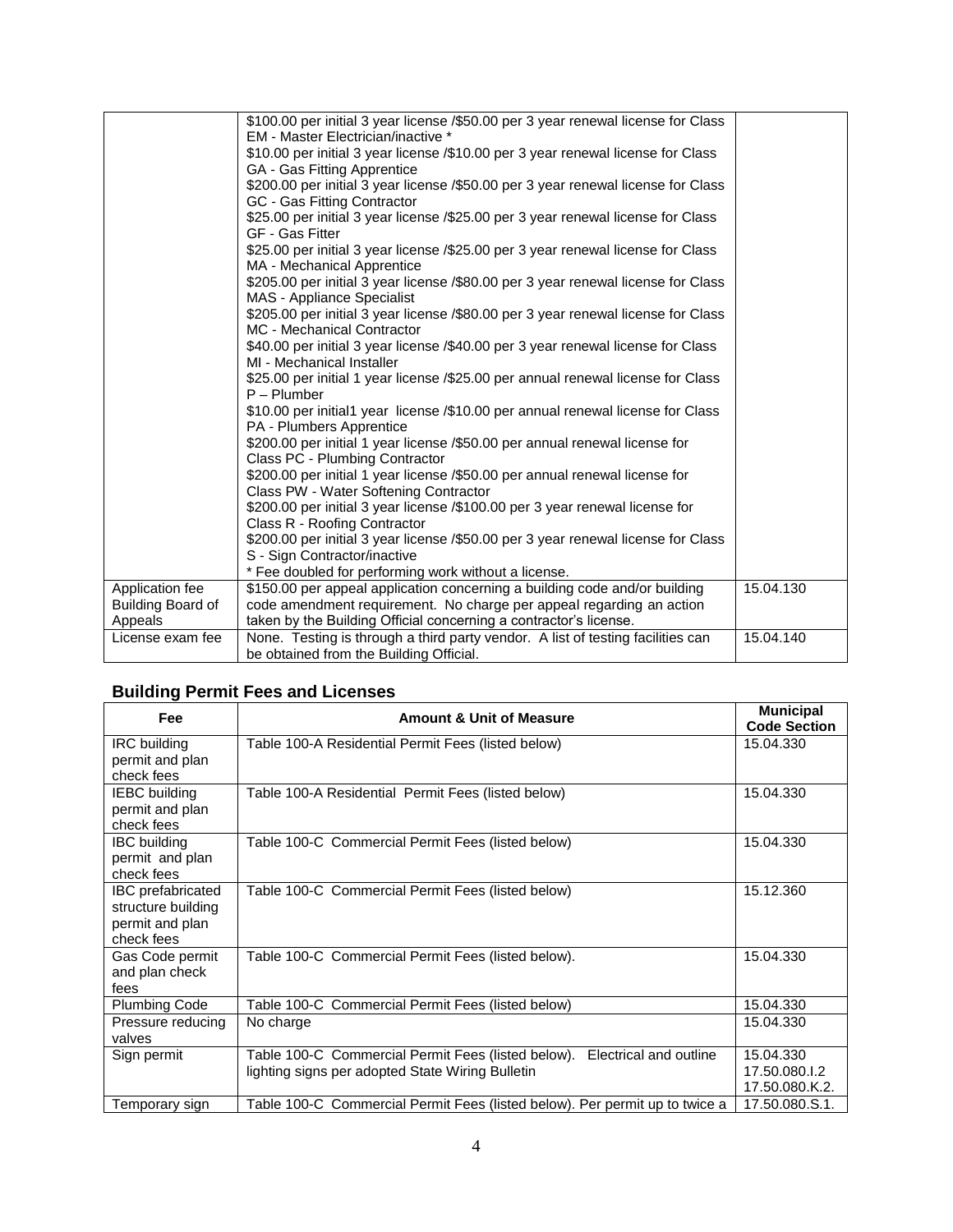| permit                                                | year for no longer than 30 days.                                                                                                                                                                                                   |                                |
|-------------------------------------------------------|------------------------------------------------------------------------------------------------------------------------------------------------------------------------------------------------------------------------------------|--------------------------------|
| <b>IMC</b> permit                                     | Table 100-A Residential Permit Fees and Table 100-C Commercial Permit<br>Fees as applicable (listed below)                                                                                                                         | 15.04.330                      |
| <b>IPMC building</b><br>permit and plan<br>check fees | Table 100-A Residential Permit Fees and Table 100-C Commercial Permit<br>Fees as applicable (listed below)                                                                                                                         | 15.04.330                      |
| Moving of building<br>permit                          | \$100.00 per permit<br>Violation of Chapter 15.08, 15.44 or 12.24 with respect to moving of buildings<br>subject to a fine of not less than \$25.00 nor more than \$100.00, and/or 30<br>days in jail per violation                | 15.08.010. A.<br>15.08.060. A. |
| Manufactured<br>home parks<br>operating permit        | \$50.00 per manufactured home park up to 10 manufactured homes and an<br>additional \$2.00 for each manufactured home in excess of 10. Annual permit<br>required to be filed with the Finance Officer by July $30th$ of each year. | 15.48.020                      |
| Travel park permit                                    | \$25.00 plus \$1.00 for every 10 spaces or fraction thereof over the minimum<br>100 spaces per permit application                                                                                                                  | 15.52.030. B.                  |
| Travel park<br>operating permit                       | \$35.00 for the first 10 trailer spaces and an additional \$0.50 for each trailer<br>space in excess of 10. Annual permit and an additional \$0.50 will be charged<br>for any trailer space added during the permit year.          | 15.52.070                      |

### **TABLE 100-A RESIDENTIAL PERMIT FEES**

| <b>TOTAL VALUATION</b>                                                                                                  | <b>FEE</b>                                                 |
|-------------------------------------------------------------------------------------------------------------------------|------------------------------------------------------------|
| \$1.00 to \$1,600.00                                                                                                    | \$37.00                                                    |
| \$1,601 to \$2,000.00                                                                                                   | \$37.00 for the first \$1,600.00 plus \$2.00 for each      |
|                                                                                                                         | additional \$1,000.00, or fraction thereof, to and         |
|                                                                                                                         | including \$2,000.00                                       |
| \$2,001 to \$25,000.00                                                                                                  | \$45.00 for the first \$2,000.00 plus \$9.00 for each      |
|                                                                                                                         | additional \$1,000.00, or fraction thereof, to and         |
|                                                                                                                         | including \$25,000.00                                      |
| \$25,001.00 to \$50,000                                                                                                 | \$252.00 for the first \$25,000.00 plus \$6.50 for each    |
|                                                                                                                         | additional \$1,000.00, or fraction thereof, to and         |
|                                                                                                                         | including \$50,000.00                                      |
| \$50,001.00 to \$100,000.000                                                                                            | \$414.50 for the first \$50,000.00 plus \$4.50 for each    |
|                                                                                                                         | additional \$1,000.00, or fraction thereof, to and         |
|                                                                                                                         | including \$100,000.00                                     |
| \$100,001.00 to \$500,000.00                                                                                            | \$639.50 for the first \$100,000.00 plus \$3.50 for each   |
|                                                                                                                         | additional \$1,000.00, or fraction thereof, to and         |
|                                                                                                                         | including \$500,000.00                                     |
| \$500,00.00 to \$1,000,000.00                                                                                           | \$2,039.50 for the first \$500,000.00 plus \$3.00 for each |
|                                                                                                                         | additional \$1,000.00, or fraction thereof, to and         |
|                                                                                                                         | including \$1,000,000.00                                   |
| \$1,000,001.00 and up                                                                                                   | \$3,539.50 for the first \$1,000,000.00 plus \$2.00 for    |
|                                                                                                                         | each additional \$1,000.00, or fraction thereof            |
| <b>Other Inspections and Fees:</b>                                                                                      |                                                            |
| 1. Inspections outside of normal business hours                                                                         |                                                            |
| (minimum charge - two hours)                                                                                            |                                                            |
|                                                                                                                         |                                                            |
| (minimum charge - one hour)                                                                                             |                                                            |
| 4. Additional plan review required by changes, additions, or revisions to plans\$42.00 per hour <sup>1</sup>            |                                                            |
| (minimum charge – one hour)                                                                                             |                                                            |
| 5. For use of outside consultants for plan checking and inspections, or both Actual costs <sup>2</sup>                  |                                                            |
| 6. Plan review fees for 1 and 2 family dwellings and accessory structures shall be 10% of the building permit fee.      |                                                            |
| 7. Plan review fees for all occupancies except 1 and 2 family dwellings shall be 50% of the building permit fee.        |                                                            |
| Or the total hourly cost to the jurisdiction, whichever is the greatest. This cost shall include supervision, overhead, |                                                            |

equipment, hourly wages, and fringe benefits of the employees involved.

 $2$  Actual costs include administrative and overhead costs.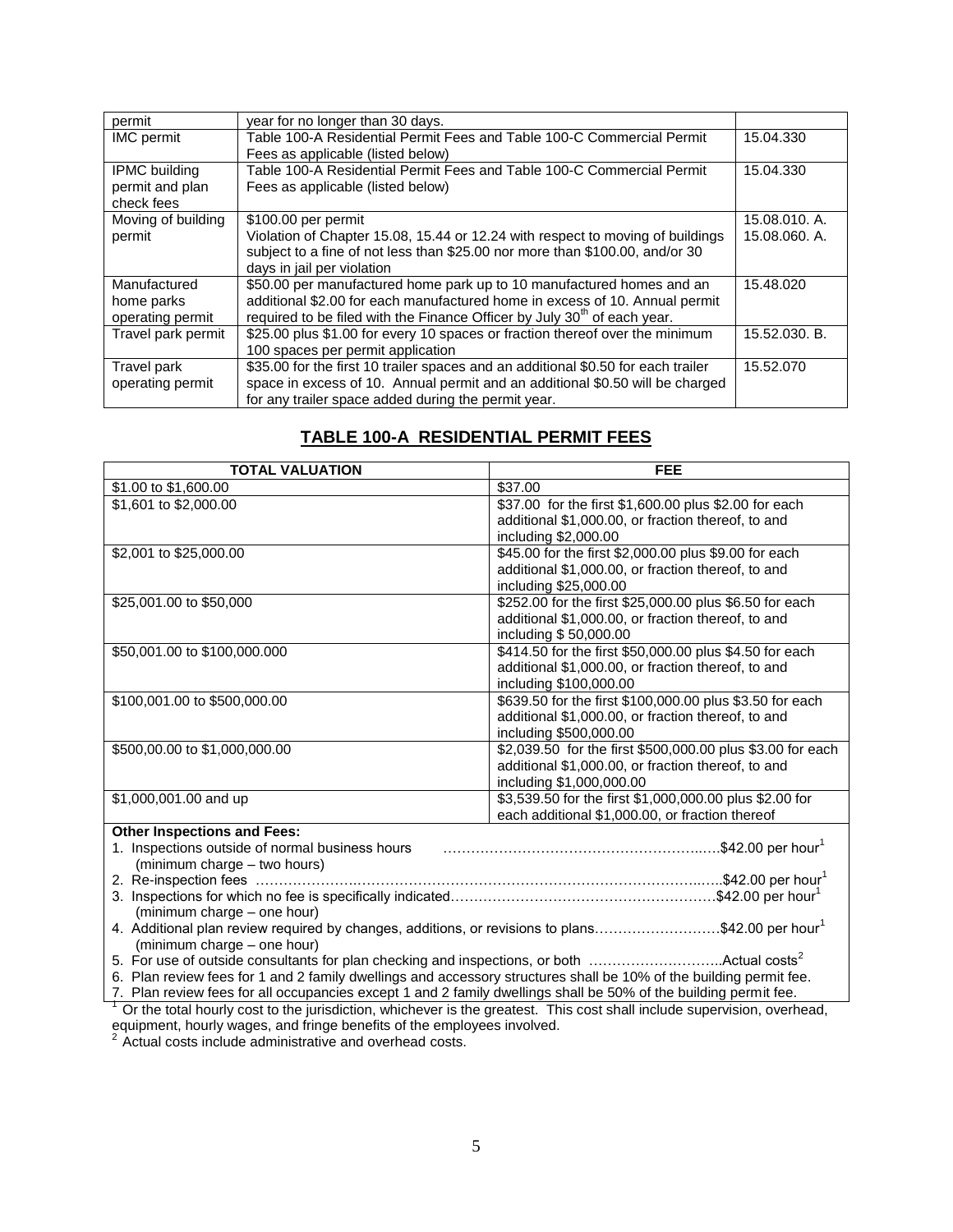### **TABLE 100-C COMMERCIAL PERMIT FEES**

| <b>TOTAL VALUATION</b>                                                                                             | <b>FEE</b>                                                 |
|--------------------------------------------------------------------------------------------------------------------|------------------------------------------------------------|
| \$1.00 to \$1,600.00                                                                                               | \$37.00                                                    |
| \$1,601 to \$2,000.00                                                                                              | \$69.25                                                    |
| \$2,001 to \$25,000.00                                                                                             | \$69.25 for the first \$2,000.00 plus \$14.00 for each     |
|                                                                                                                    | additional \$1,000.00, or fraction thereof, to and         |
|                                                                                                                    | including \$25,000.00                                      |
| \$25,001.00 to \$50,000                                                                                            | \$391.25 for the first \$25,000.00 plus \$10.10 for each   |
|                                                                                                                    | additional \$1,000.00, or fraction thereof, to and         |
|                                                                                                                    | including $$50,000$                                        |
| \$50,001.00 to \$100,000.000                                                                                       | \$643.75 for the first \$50,000.00 plus \$7.00 for each    |
|                                                                                                                    | additional \$1,000.00, or fraction thereof, to and         |
|                                                                                                                    | including \$100,000.00                                     |
| \$100,001.00 to \$500,000.00                                                                                       | \$993.75 for the first \$100,000.00 plus \$5.60 for each   |
|                                                                                                                    | additional \$1,000.00, or fraction thereof, to and         |
|                                                                                                                    | including \$500,000.00                                     |
| \$500,00.00 to \$1,000,000.00                                                                                      | \$3,233.75 for the first \$500,000.00 plus \$4.75 for each |
|                                                                                                                    | additional \$1,000.00, or fraction thereof, to and         |
|                                                                                                                    | including \$1,000,000.00                                   |
| \$1,000,001.00 and up                                                                                              | \$5,608.75 for the first \$1,000,000.00 plus \$3.15 for    |
|                                                                                                                    | each additional \$1,000.00, or fraction thereof            |
| <b>Other Inspections and Fees:</b>                                                                                 |                                                            |
|                                                                                                                    |                                                            |
| (minimum charge - two hours)                                                                                       |                                                            |
|                                                                                                                    |                                                            |
| (minimum charge - one hour)                                                                                        |                                                            |
| 4. Additional plan review required by changes, additions, or revisions to plans\$47.00 per hour <sup>1</sup>       |                                                            |
| (minimum charge - one hour)                                                                                        |                                                            |
| 5. For use of outside consultants for plan checking and inspections, or bothActual costs <sup>2</sup>              |                                                            |
| 6. Plan review fees for 1 and 2 family dwellings and accessory structures shall be 10% of the building permit fee. |                                                            |
| 7. Plan review fees for all occupancies except 1 and 2 family dwellings shall be 50% of the building permit fee.   |                                                            |

 $1$  Or the total hourly cost to the jurisdiction, whichever is the greatest. This cost shall include supervision, overhead, equipment, hourly wages, and fringe benefits of the employees involved.

 $2$  Actual costs include administrative and overhead costs.

### **Electrical Code Permit Fees**

| Fee                                                                        | <b>Amount &amp; Unit of Measure</b>                                                                                                                                                                                                                                                                                                                                                                 | <b>Municipal</b><br><b>Code Section</b> |
|----------------------------------------------------------------------------|-----------------------------------------------------------------------------------------------------------------------------------------------------------------------------------------------------------------------------------------------------------------------------------------------------------------------------------------------------------------------------------------------------|-----------------------------------------|
| <b>Electrical Code</b><br>permit                                           | Minimum \$50.00 per permit                                                                                                                                                                                                                                                                                                                                                                          | 15.04.330                               |
| <b>Electrical permit</b><br>for new single and<br>two-family<br>residences | Each dwelling unit inspection fee shall be the greater of Table 1 or Table 2<br>below:<br>TABLE 1<br>flat rate -service size in amperes/inspection fee:<br>$0 - 200/135.00$<br>201 to 400/\$275.00<br>401 and larger\$300.00 plus circuitry<br>TABLE 2<br>square footage:<br>5 cents per square foot finished area<br>2.5 cents per square foot unfinished area<br>2.5 cents per square foot garage | 15.04.330                               |
| Electrical<br>inspection fee for<br>service change.<br>Fee for service     | TABLE 3<br>service size in amperes / inspection fee<br>$0 - 200 / $75.00$<br>$201 - 400 - $100.00$                                                                                                                                                                                                                                                                                                  | 15.04.330                               |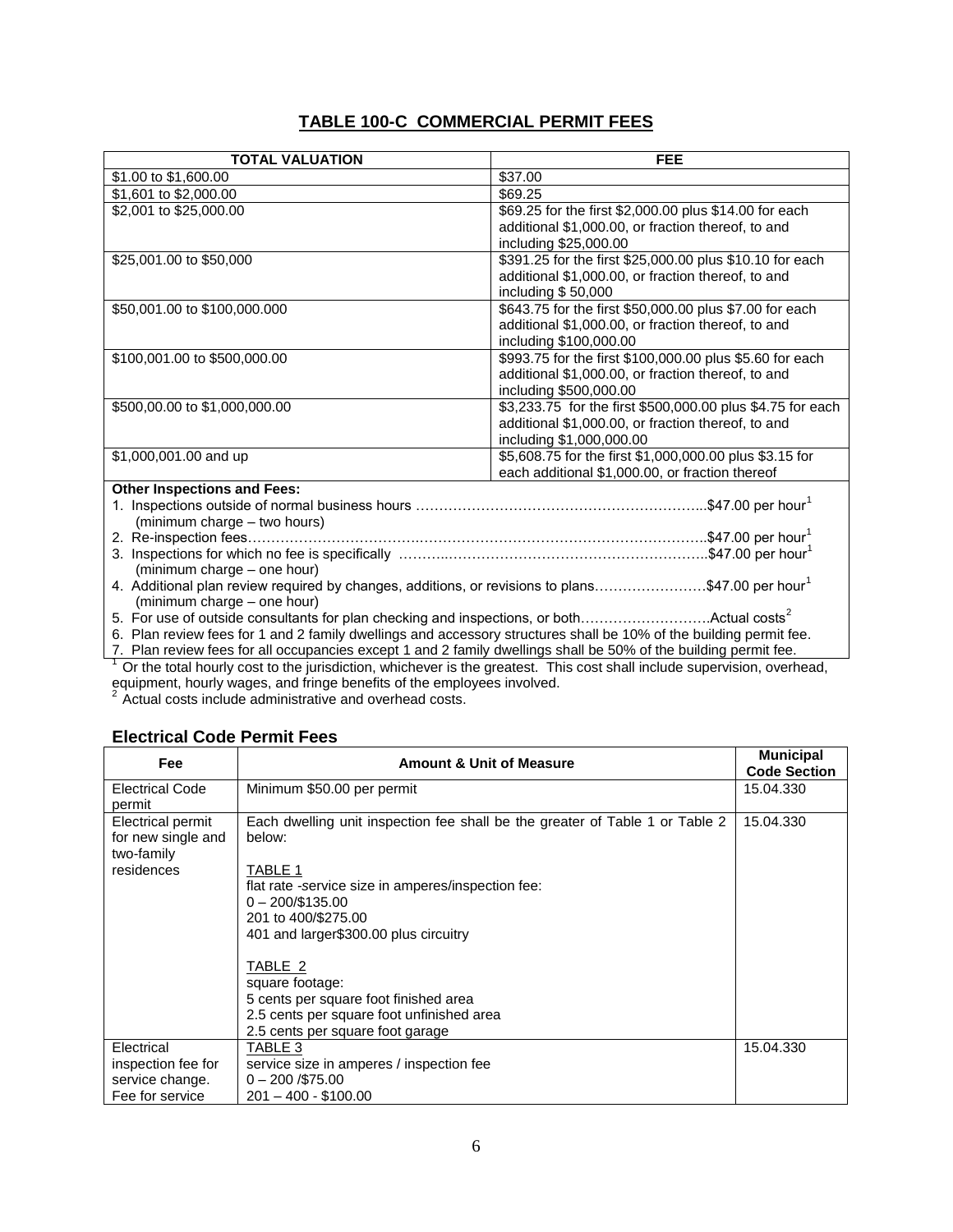| change only. All        | $401 - 800 - $125.00$                                                           |           |
|-------------------------|---------------------------------------------------------------------------------|-----------|
| new circuits will       | $801 - 1600 - $150.00$                                                          |           |
| use TABLE 5             | 1601 and over - \$175.00                                                        |           |
| Electrical              | <b>TABLE 4</b>                                                                  | 15.04.330 |
| inspection fees for     | service size in amperes / inspection fee                                        |           |
| new service             | $0 - 200 / $35.00$                                                              |           |
| installation. New       | $201 - 400 - $50.00$                                                            |           |
| circuits added use      | $401 - 800 - $75.00$                                                            |           |
| TABLE 5.                | $801 - 1600 - $125.00$                                                          |           |
|                         | 1601 and over - \$250.00                                                        |           |
| Electrical              | TABLE 5                                                                         | 15.04.330 |
| inspection fees for     | 0-30A CCT - \$5.00 each                                                         |           |
| circuitry               | 31-60A CCT - \$10.00 each                                                       |           |
| installations or        | 61-100A CCT - \$12.00 each                                                      |           |
| alterations.            | each additional one hundred amperes or fraction thereof - \$8.00.               |           |
| Electrical              | TABLE 6                                                                         | 15.04.330 |
| inspection fee for      | Greater of \$50.00 for each sign, feeder, or branch circuit, or the fee         |           |
| electric signs          | calculated based on the Table 4 and Table 5 above with a maximum of             |           |
|                         | \$60.00. Fee is applicable to permanently installed electric signs, outline     |           |
|                         | lighting, field assembled skeletal neon systems and area lighting.              |           |
| Electrical fees for     | TABLE 7                                                                         | 15.04.330 |
| electrical              | First 40 openings or connections - \$1.00 each.                                 |           |
| installations           | Each additional opening or connection - \$0.50 each.                            |           |
| associated with         | First 40 lighting fixtures - \$1.00 each.                                       |           |
| remodeling              | Each additional lighting fixture - \$0.50 each                                  |           |
|                         | Each motor or special equipment - \$6.00 each.                                  |           |
| Electrical fees for     | TABLE 8                                                                         | 15.04.330 |
| electrical              | Three or more unit buildings - \$35.00 per unit. Services, feeders and branch   |           |
| installations in        | circuits serving other apartment building loads shall be per Table 4 and Table  |           |
| apartment               | 5 above.                                                                        |           |
| buildings               |                                                                                 |           |
| Electrical fees for     | TABLE 9                                                                         | 15.04.330 |
| mobile home             | First Service - \$50.00                                                         |           |
| service equipment       | Each Additional Unit - \$25.00                                                  |           |
| and feeders.            |                                                                                 |           |
| Electrical fees for     | TABLE 10                                                                        | 15.04.330 |
| recreational            | Inspection fee is \$20.00 per recreational vehicle park unit.                   |           |
| vehicle park unit.      | Service and Other Wiring shall be Table 4 and Table 5 above.                    |           |
| Electrical fees for     | TABLE 11                                                                        | 15.04.330 |
| swimming pools.         | Residential pools \$125.00                                                      |           |
|                         | All other pools use Table 4 and Table 5                                         |           |
| Electrical              | TABLE 12                                                                        | 15.04.330 |
| administrative fees     | Correction made after 30 days from receipt of inspection report may be          |           |
|                         | assessed a fee of \$100.00 per violation.                                       |           |
|                         |                                                                                 |           |
|                         | If an inspector has to notify the master electrician/electrical contractor that |           |
|                         | their apprentice is not being properly supervised per the ordinance a fee of    |           |
|                         | \$100.00 may be assessed per violation. An Exception may be granted for         |           |
|                         | Western Dakota Technical Institute or an accredited higher education facility.  |           |
|                         |                                                                                 |           |
|                         | After hour inspections shall be a minimum two hour fee of \$100.00.             |           |
| <b>State Electrical</b> | TABLE 13                                                                        | 15.04.330 |
| Affidavit               | \$5.00 per permit                                                               |           |
| Electrical              | Fee doubled for work started without a permit. noncompliance with any           | 15.04.330 |
| Inspection              | provision of the code or through use of defective material or due to            |           |
| violation fee           | negligence on the part of workmen, a subsequent inspection becomes              |           |
|                         | necessary, an additional fee of \$50.00 shall be charged for each such          |           |
|                         | inspection                                                                      |           |
|                         |                                                                                 |           |
|                         | Failure to obtain a final inspection prior to the expiration of the permit is   |           |
|                         | subject to a fee of \$100.00. Re-inspection may be subject to a fee of \$50.00  |           |
|                         |                                                                                 |           |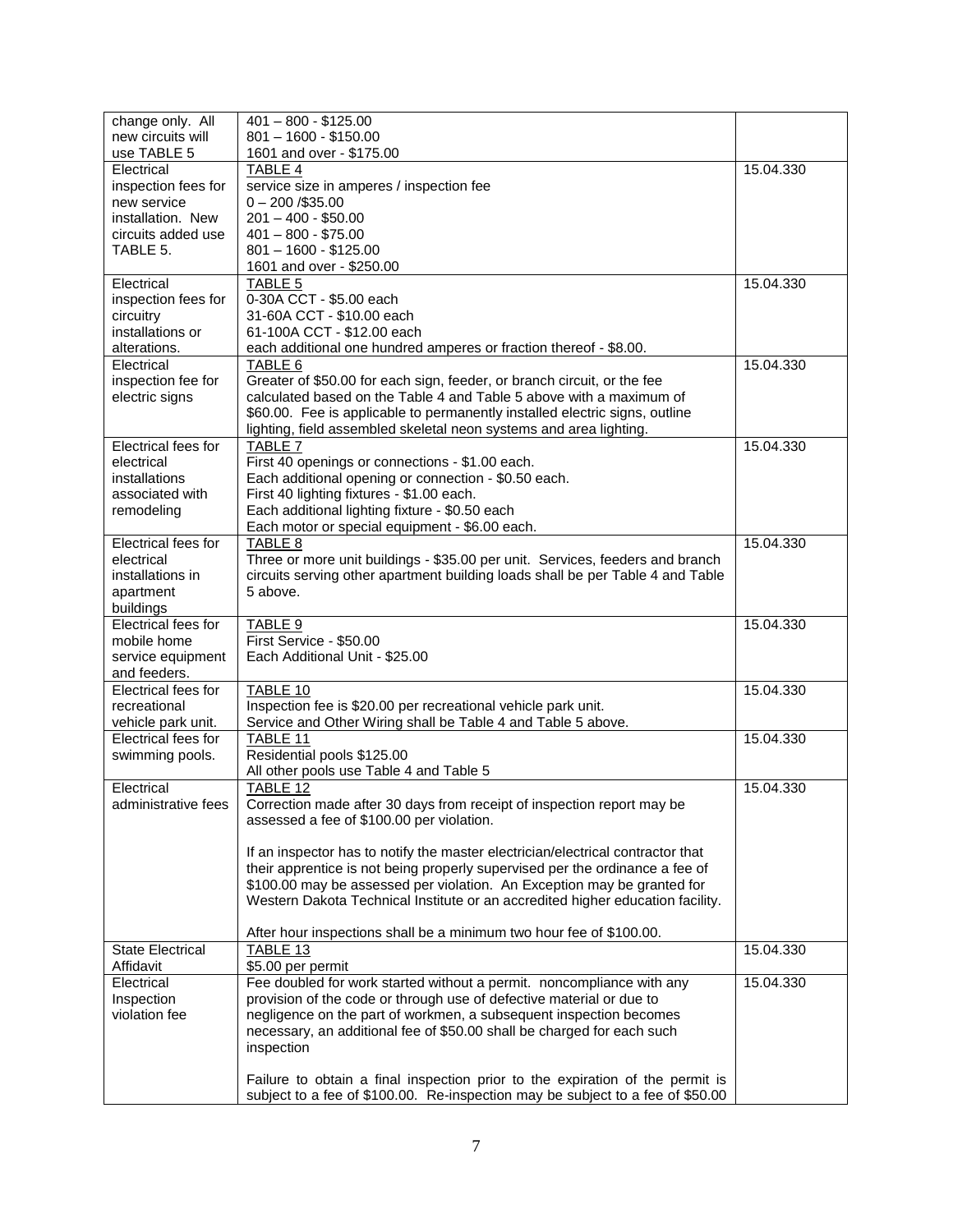|  |  | . מר<br>м |  |
|--|--|-----------|--|
|--|--|-----------|--|

#### **Grading Permit Fees**

| <b>IBC</b> grading permit  | Table 100-D Grading Permit Fees (attached to this resolution)      | 15.12.510<br>Appendix J |
|----------------------------|--------------------------------------------------------------------|-------------------------|
| IBC grading plan<br>review | Table 100-E Grading Plan Review Fees (attached to this resolution) | 15.12.510<br>Appendix J |

### **TABLE 100-D GRADING PERMIT FEES<sup>1</sup>**

| <b>CUBIC YARDS</b>                 | <b>FEE</b>                                                 |
|------------------------------------|------------------------------------------------------------|
| 50 or less                         | \$23.50                                                    |
| 51 to 100                          | \$37.00                                                    |
| 101 to 1,000                       | \$37.00 for the first 100 cubic yards plus \$17.50 for     |
|                                    | each additional 100 cubic yards or fraction thereof        |
| 1,001 to 10,000                    | \$194.50 for the first 1,000 cubic yards plus \$14.50 for  |
|                                    | each additional 1,000 cubic yards or fraction thereof      |
| 10,001 to 100,000                  | \$325.00 for the first 10,000 cubic yards plus \$66.00 for |
|                                    | each additional 10,000 cubic yards or fraction thereof     |
| 100,001 cubic yards or more        | \$919.00 for the first 100,000 cubic yards plus \$36.50    |
|                                    | for each additional 10,000 cubic yards or fraction         |
|                                    | thereof                                                    |
| <b>Other Inspections and Fees:</b> |                                                            |
|                                    | .\$50.50 per hour <sup>2</sup>                             |
| (minimum charge – two hours)       |                                                            |
|                                    | \$50.50 per hour <sup>2</sup>                              |
|                                    | $$50.50$ per hour <sup>2</sup>                             |
| (minimum charge – one hour)        |                                                            |

<sup>1</sup>The fee for a grading permit authorizing additional work to that under a valid permit shall be the difference between the fee paid for the original permit and the fee shown for the entire project.

<sup>2</sup>Or the total hourly cost to the jurisdiction, whichever is the greatest. This cost shall include supervision, overhead, equipment, hourly wages and fringe benefits of the employees involved.

For excavation and fill on the same site, the fee shall be based on the volume of excavation or fill, whichever is greater.

### **TABLE 100-E GRADING PLAN REVIEW FEES**

| <b>CUBIC YARDS</b> | <b>FEE</b>                                                                                                            |
|--------------------|-----------------------------------------------------------------------------------------------------------------------|
| 50 or less         | No fee                                                                                                                |
| 51 to 100          | \$23.50                                                                                                               |
| 101 to 1,000       | \$37.00                                                                                                               |
| 1,001 to 10,000    | \$49.25                                                                                                               |
| 10,001 to 100,000  | \$49.25 for the first 10,000 cubic yards plus \$24.50 for<br>each additional 10,000 cubic yards or fraction thereof   |
| 100,001 to 200,000 | \$269.75 for the first 100,000 cubic yards plus \$13.25 for<br>each additional 10,000 cubic yards or fraction thereof |
| 200,001 or more    | \$402.25 for the first 200,000 cubic yards plus \$7.25 for<br>each additional 10,000 cubic yards or fraction thereof  |
| Other Feast        |                                                                                                                       |

**Other Fees:**

1. Additional plan review required by changes, additions, or revisions to approved plans…………\$50.50 per hour\* (minimum charge – two hours)

\*Or the total hourly cost to the jurisdiction, whichever is the greatest. This cost shall include supervision, overhead, equipment, hourly wages and fringe benefits of the employees involved.

### **Planning, Subdivisions, and Zoning Application Fees**

| Fe <sub>e</sub> | <b>Amount &amp; Unit of Measure</b> | <b>Municipal</b><br><b>Code Section</b> |
|-----------------|-------------------------------------|-----------------------------------------|
| Annexation      | No fee per application              | None                                    |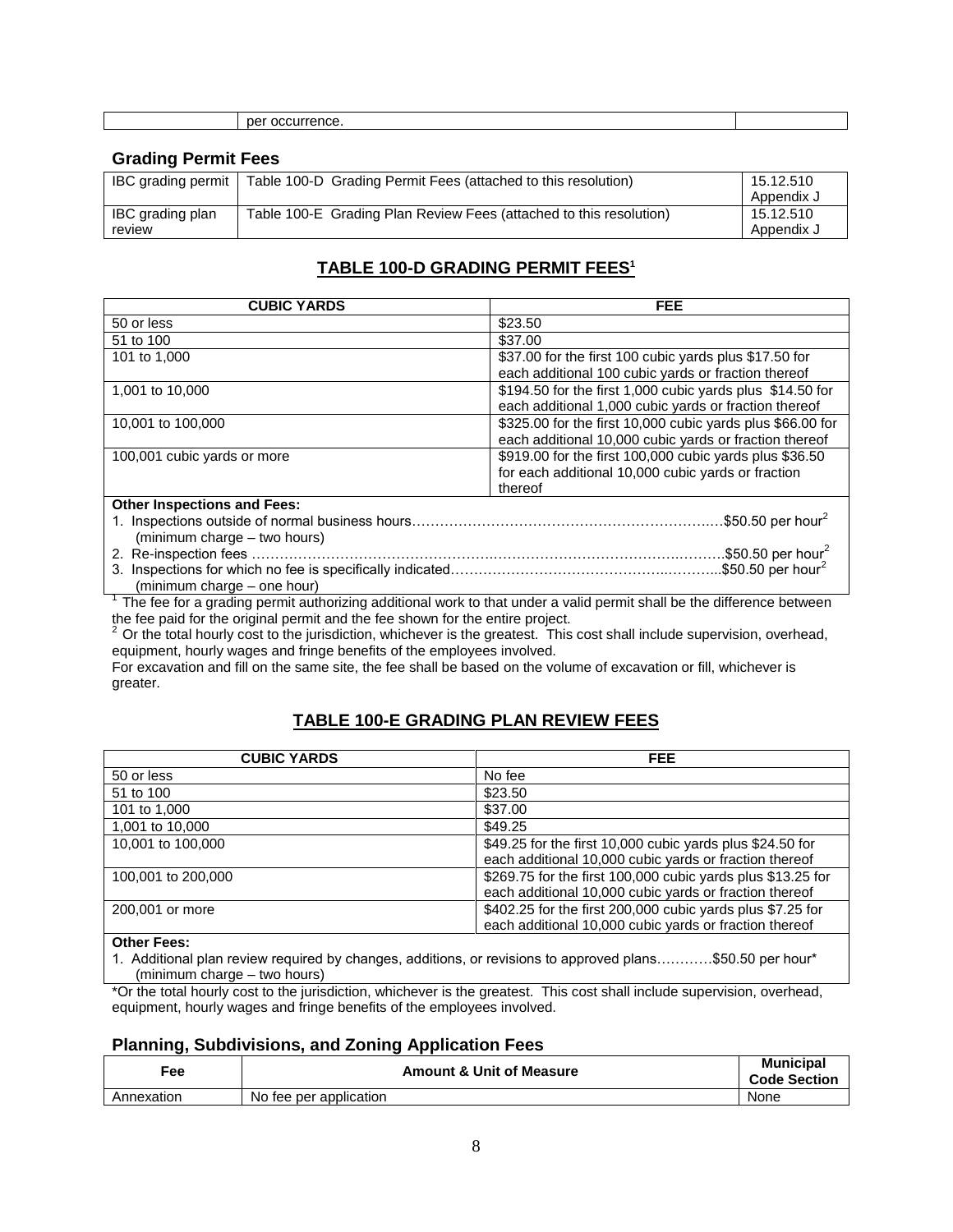| Comprehensive                             | \$250.00 per application                                                    | 2.60.160.G.   |
|-------------------------------------------|-----------------------------------------------------------------------------|---------------|
| Plan Amendment                            |                                                                             | 17.54.040. G  |
| Layout plan                               | No fee per application                                                      | 16.24.010     |
| Preliminary plan                          | No fee per application                                                      | 16.24.010     |
| Final plat                                | No fee per application                                                      | 16.24.010     |
| Minor plat                                | \$250.00 plus \$20.00 per lot per application                               | 16.24.010     |
| Development                               | \$250.00 plus \$20.00 per lot per application                               | 16.24.010     |
| <b>Engineering Plans</b>                  |                                                                             |               |
| Consolidation and                         | \$250.00 plus \$20.00 per lot per application                               | 16.24.010     |
| lot-line adjustment                       |                                                                             |               |
| plats                                     |                                                                             |               |
| Vacation of                               | \$25.00 per application                                                     | 16.24.010     |
| easements                                 |                                                                             |               |
| Vacation of public                        | \$200.00 per application                                                    | 16.24.010     |
| right-of-way and                          |                                                                             |               |
| section line                              |                                                                             |               |
| highway                                   |                                                                             |               |
| Plat errors and                           | No fee per application                                                      | 16.24.010     |
| omissions                                 |                                                                             |               |
| Planned                                   | No fee per application                                                      | 17.50.050.E   |
| Development                               |                                                                             |               |
| Designation                               |                                                                             |               |
| <b>Initial Planned</b>                    | \$250.00 per application                                                    | 17.50.050.F   |
| Development                               |                                                                             |               |
| <b>Final Planned</b>                      | \$250.00 per application                                                    | 17.50.050.F   |
| Development                               |                                                                             |               |
| Planned                                   | \$250.00 per application                                                    | 17.50.050. G  |
| Development Major                         |                                                                             |               |
| Amendment                                 |                                                                             |               |
| Planned                                   | No fee per application                                                      | 17.50.050.G   |
| Development                               |                                                                             |               |
| Administrative                            |                                                                             |               |
| Amendment                                 |                                                                             |               |
| <b>Planned Unit</b>                       | No fee per application                                                      | 17.50.060.D   |
| Development                               |                                                                             |               |
| Concept Plan                              |                                                                             |               |
| <b>Planned Unit</b>                       | \$250.00 per application                                                    | 17.50.060.E   |
| Development Zone                          |                                                                             |               |
| Document                                  |                                                                             |               |
| <b>Planned Unit</b>                       | \$250.00 per application                                                    | 17.50.060.F   |
| Development Major                         |                                                                             |               |
| Amendment                                 |                                                                             |               |
| <b>Planned Unit</b>                       | No fee per application                                                      | 17.50.060.F   |
| Development                               |                                                                             |               |
| Administrative                            |                                                                             |               |
| amendment                                 |                                                                             |               |
| Administrative                            | No fee per application                                                      | 17.50.070. D. |
| Exception                                 |                                                                             |               |
| Temporary use                             | \$75.00 per permit whenever there is a gathering of more than 15 people for | 17.50.230.F.3 |
| permit for trailer                        | longer than 36 hours.                                                       |               |
| parks and                                 |                                                                             |               |
| campgrounds                               |                                                                             |               |
| Temporary use                             | \$50.00 per event permit                                                    | 17.50.230.H.4 |
| permit for a retail                       |                                                                             |               |
| business or                               |                                                                             |               |
| structure                                 |                                                                             |               |
| Temporary use                             | \$150.00 per permit                                                         | 17.50.230.I.4 |
| permit for seasonal<br>retail business or |                                                                             |               |
|                                           |                                                                             |               |
| structure                                 |                                                                             |               |
| Permit for a                              | \$250.00 per permit                                                         | 17.50.230.J.3 |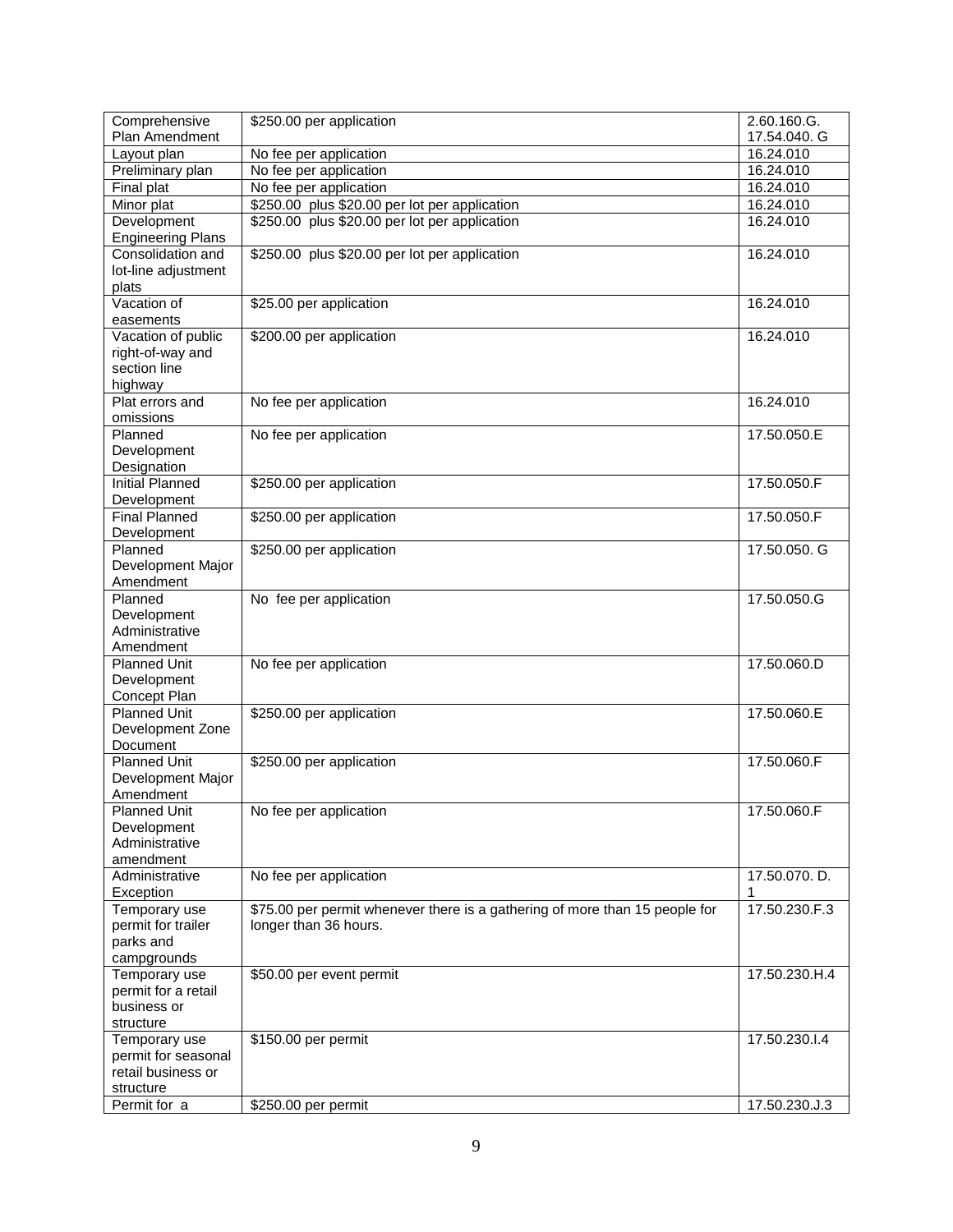| continuous retail<br>business or<br>structure |                                                                                     |             |
|-----------------------------------------------|-------------------------------------------------------------------------------------|-------------|
| Variance<br>application                       | \$250.00 per application                                                            | 17.54.020.A |
| Conditional use<br>permit application         | \$250.00 per initial application. \$250.00 per application for a major<br>amendment | 17.54.030.B |
| Zoning and<br>Rezoning                        | \$250.00 per application                                                            | 17.54.040.G |
| Zoning Ordinance<br>Amendment                 | \$250.00 per application                                                            | 17.54.040.G |
| Zoning ordinance<br>violation                 | \$100.00 per violation plus the cost of the action                                  | 17.54.070   |

### **Community Planning & Development Services Department Duplication Fees**

| Fee                                    | <b>Amount &amp; Unit of Measure</b>                                                                                                                                                                                                                                                                                                                                                                                                                                                                                 | <b>Municipal</b><br><b>Code Section</b> |
|----------------------------------------|---------------------------------------------------------------------------------------------------------------------------------------------------------------------------------------------------------------------------------------------------------------------------------------------------------------------------------------------------------------------------------------------------------------------------------------------------------------------------------------------------------------------|-----------------------------------------|
| Duplication and file<br>scanning fees: | Duplication and file scanning fees for sizes A, legal, and B are free for the<br>first 10 sheets. Duplication requests for 11 or more sheets in sizes A legal,<br>and B and all other sizes will be charged according to the following rates:                                                                                                                                                                                                                                                                       |                                         |
|                                        | \$0.25 per sheet (black & white) \$0.50 per sheet (color) at 8.5" by 11" (A)<br>\$0.50 per sheet (black & white) \$0.75 per sheet (color) at 11" by 17" (B)<br>\$0.75 per sheet (black & white) \$1.00 per sheet (color) at 18" by 24" (C)<br>\$10.00 per sheet (black & white) \$15.00 per sheet (color) at 24" by 36" (D)<br>\$15.00 per sheet (black & white) \$20.00 per sheet (color) at 36" by 48" (E)<br>\$2.00 per disc for CD-ROM or DVD                                                                   |                                         |
|                                        | For file duplication the City Staff reserves the right to use a third party<br>vendor for duplication and scanning of files. Any request that is to be<br>processed by City Staff through a third party vendor will be charged the<br>greater of the invoiced or receipted amount plus \$30.00 administrative cost<br>per file. Any party requesting this service shall be required to pay the<br>invoiced amount and administrative cost prior to the commencement of the<br>duplication or scanning of the files. |                                         |

# **Community Resources Department**

### **Code Enforcement Division Fees**

| Fee                          | <b>Amount &amp; Unit of Measure</b>                                                         | <b>Municipal</b><br><b>Code Section</b> |
|------------------------------|---------------------------------------------------------------------------------------------|-----------------------------------------|
| Off-premises sign<br>license | \$75.00 per annual sign license for each off premise sign                                   | 17.50.080                               |
| Property abatement           | \$42.00 per property abatement for administration plus actual cost of<br>property abatement |                                         |

### **GIS Division Fees**

| Fee              | <b>Amount &amp; Unit of Measure</b>                                        | <b>Municipal</b><br><b>Code Section</b> |
|------------------|----------------------------------------------------------------------------|-----------------------------------------|
| Rapid City area  | \$75.00 per tile for latest available photography                          |                                         |
| orthophotography | \$25.00 per tile for older photography                                     |                                         |
|                  | Note: photography created using federal funds can only be sold at the cost |                                         |
|                  | of processing the data for delivery to the customer.                       |                                         |
| County area      | \$20.00 per tile for latest available photography.                         |                                         |
| orthophotography |                                                                            |                                         |
| County area      | \$20.00 per tile                                                           |                                         |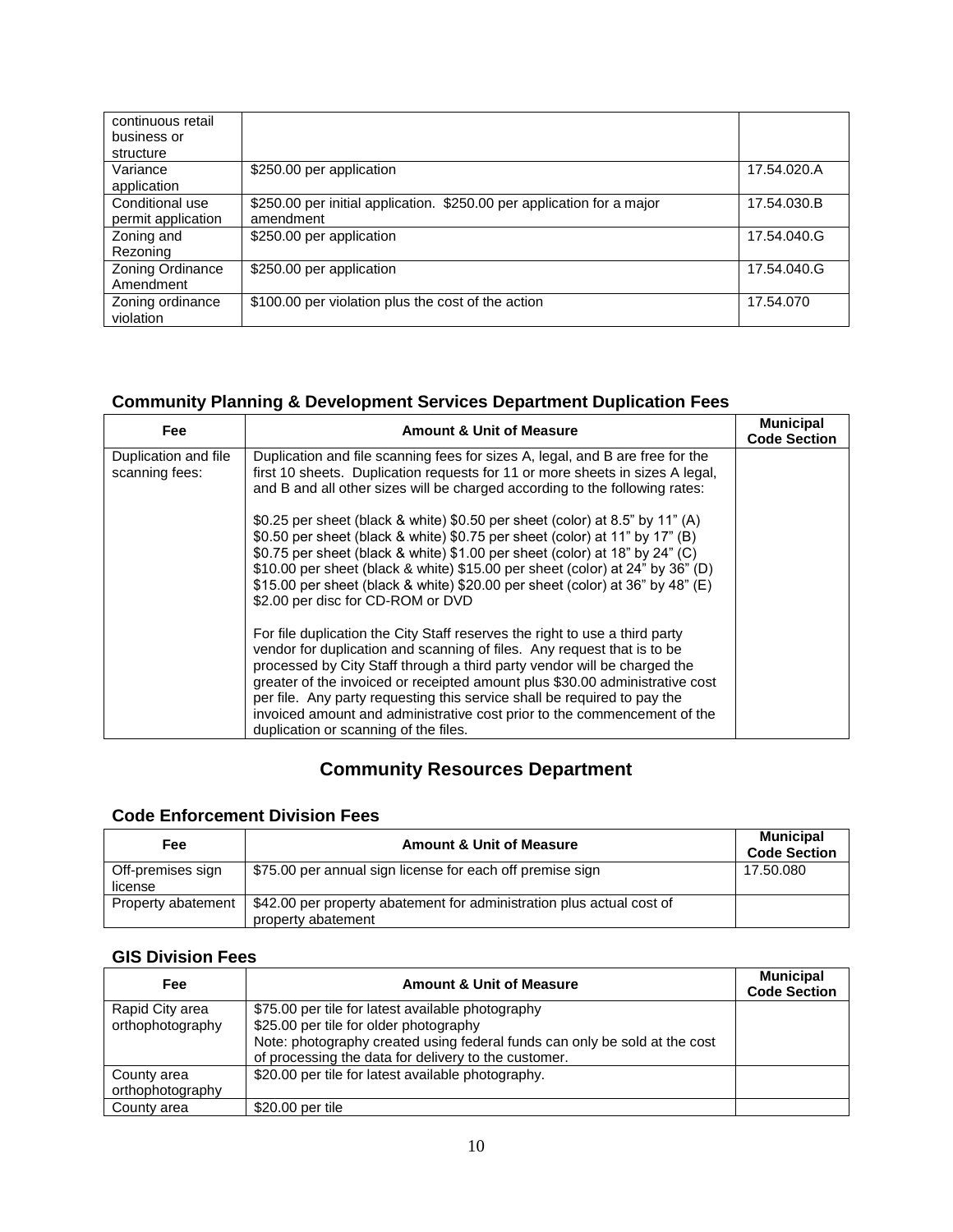| rectified<br>photography                              |                                                                                                                                                                                                                                                                                                                                    |  |
|-------------------------------------------------------|------------------------------------------------------------------------------------------------------------------------------------------------------------------------------------------------------------------------------------------------------------------------------------------------------------------------------------|--|
| Rapid City area<br>topography and<br>related products | \$25.00 per tile. Note: Photography and related products created using<br>federal funds can only be sold at the cost of processing the data for delivery<br>to the customer.                                                                                                                                                       |  |
| Customized map<br>products or data<br>requests        | \$75.00 per hour, minimum 1/2 hour charge plus materials (if any)                                                                                                                                                                                                                                                                  |  |
| Standard map<br>products and<br>materials fees        | \$0.50 per map or sheet at 8.5 inches by 11 inches (A)<br>\$1.00 per map or sheet at 11 inches by 17 inches (B)<br>\$15.00 per map or sheet at 18 inches by 24 inches (C)<br>\$20.00 per map or sheet at 24 inches by 36 inches (D)<br>\$25.00 per map or sheet at 36 inches by 48 inches (E)<br>\$2.00 per disc for CD-ROM or DVD |  |

Note: GIS Division Fees must be approved by both the Rapid City Council and Pennington County Commission.

# **Finance Department**

## **Finance Department Fees**

| Fee                      | <b>Amount &amp; Unit of Measure</b>                                                                                  | <b>Municipal</b><br><b>Code Section</b> |
|--------------------------|----------------------------------------------------------------------------------------------------------------------|-----------------------------------------|
| Adult oriented           | \$400.00 per initial and renewal application and investigation                                                       | 5.70.050                                |
| businesses               | \$200.00 per initial and renewal of business license                                                                 |                                         |
|                          | \$50.00 per initial and renewal of escort license                                                                    |                                         |
| <b>Business licenses</b> | \$50.00 per 24 month license for pawnbrokers, secondhand dealers, and                                                | 5.36.040                                |
|                          | gem & precious metal dealers<br>\$200 initial and \$25.00 annual renewal per vehicle for house moving<br>business    | 5.44.040                                |
|                          | \$50.00 initial and \$50.00 biannual renewal per vehicle for mobile ice cream<br>vendor                              | 5.50.060                                |
|                          | \$250.00 initial and \$200.00 annual renewal per vehicle for taxicabs license                                        | 5.60.070                                |
|                          | \$75.00 initial and \$50.00 renewal every 24 months per driver for taxicab<br>drivers license                        | 5.60.140                                |
|                          | \$50.00 annual per machine for video lottery machine license                                                         | 5.64.010                                |
|                          | \$100.00 annual per location for sidewalk vendor license                                                             | 5.56.050                                |
|                          | \$\$250.00 initial and \$200.00 annual renewal for each merchant security                                            | 5.52                                    |
|                          | business license<br>\$75.00 initial and \$50.00 annual renewal per individual for merchant security                  | 5.52                                    |
|                          | and private security license                                                                                         |                                         |
| Liquor licenses          | \$100,000.00 per initial and \$1,500.00 per renewal for on-sale dealer                                               | 5.12.030. A                             |
|                          | Market price as set by City Council per initial and \$1,500.00 per renewal for                                       | 5.12.030, A &                           |
|                          | on-sale dealer (full service restaurant)                                                                             | 5.12.040                                |
|                          | \$100,000.00 per initial and \$1,500.00 per renewal for convention facility on-<br>sale dealer                       | 5.12.030. A                             |
|                          | \$100,000.00 per initial and \$1,500.00 per renewal for municipal auditorium<br>On-Sale Dealer                       | 5.12.030. A                             |
|                          | \$500.00 or greater amount as determined by sealed bid process for initial                                           | 5.12.030. A &                           |
|                          | and \$500.00 per renewal for off-sale dealer                                                                         | 5.12.030. C                             |
|                          | \$300.00 per initial and \$300.00 per renewal for malt beverage retailer                                             | 5.12.030. A                             |
|                          | \$200.00 per initial and \$200.00 per renewal for off-sale malt beverage<br>package dealer                           | 5.12.030. A                             |
|                          | \$225.00 per Initial and \$225.00 per renewal for off-sale malt beverage and                                         | 5.12.030. A                             |
|                          | off-sale South Dakota wine package dealer<br>\$500.00 per initial and \$500.00 per renewal for wine retailer package | 5.12.030. A                             |
|                          | dealers and on-sale dealers                                                                                          |                                         |
|                          | \$325.00 per initial and \$325.00 per renewal for malt beverage retailer and<br>South Dakota wine retailer           | 5.12.030. A                             |
|                          | \$50.00 per license for a special event malt beverage retailer                                                       | 5.12.035. D                             |
|                          | \$50.00 per license for a special event on-sale wine retailer                                                        | 5.12.035. D                             |
|                          | \$150.00 per license for a special event on-sale dealer                                                              | 5.12.035. D                             |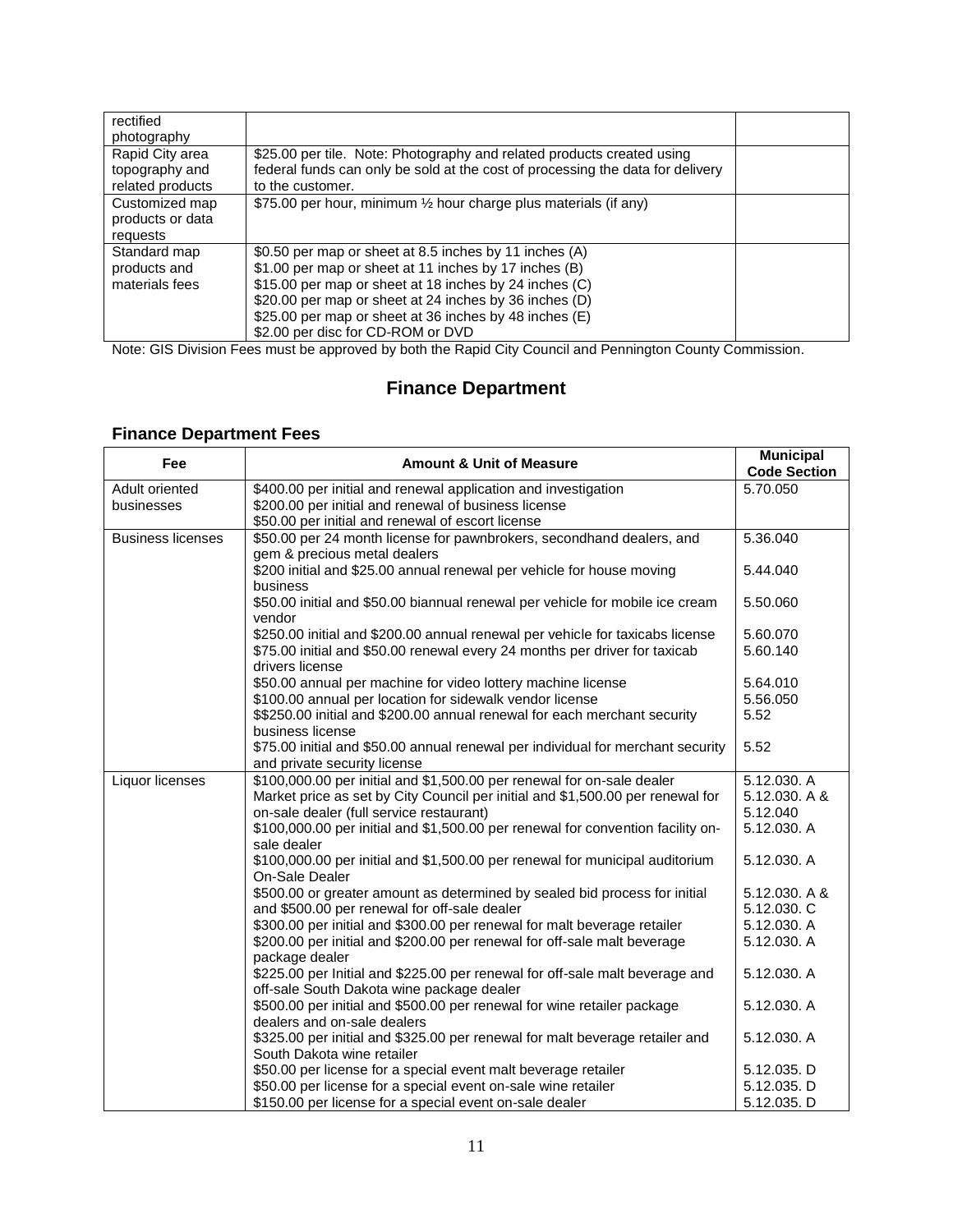|                           | \$50.00 per license for a special event off-sale wine dealer                                                                                                                                                                                                                                                                                                                                                                                                                                                | 5.12.035. D |
|---------------------------|-------------------------------------------------------------------------------------------------------------------------------------------------------------------------------------------------------------------------------------------------------------------------------------------------------------------------------------------------------------------------------------------------------------------------------------------------------------------------------------------------------------|-------------|
| Parking facility<br>rates | \$25.00 per month per parking space in lot 4 (Stock growers surface lot)<br>\$35.00 per month per parking space in lot 5 (St. Joseph from 5 <sup>th</sup> to 6 <sup>th</sup> lot)<br>\$45.00 per month per parking space in lot 6-C parking ramp covered<br>\$35.00 per month per parking space in lot 6-U parking ramp uncovered<br>\$35.00 per month per parking space in lot 7 (7 <sup>th</sup> and Main surface lot)<br>\$35.00 month per parking space in lot 8 (Mt. Rushmore and Main surface<br>lot) |             |
| Administrative<br>charges | \$25.00 per check with non sufficient funds<br>Stop payment fee shall be assessed in the amount charged by the financial<br>institution<br>\$0.25 per page for paper copies<br>\$25.00 per digital copy of City Council meeting                                                                                                                                                                                                                                                                             | 9.04.010    |

# **Fire Department**

#### **Ambulance Fees**

| <b>Fee</b>      | <b>Amount &amp; Unit of Measure</b>                    | <b>Municipal</b><br><b>Code Section</b> |
|-----------------|--------------------------------------------------------|-----------------------------------------|
| Ambulance rates | \$2,463.96 per event for specialty care transport      |                                         |
|                 | \$1,708.89 per event for base rate transport           |                                         |
|                 | \$1,024.32 per event for ALS1 Emergency rate transport |                                         |
|                 | \$926.90 per event for ALS base rate transport         |                                         |
|                 | \$578.58 per event for BLS emergency (BLS crew)        |                                         |
|                 | \$462.22 per event for BLS base rate (BLS crew)        |                                         |
|                 | \$0 per event for BLS emergency (ALS crew)             |                                         |
|                 | \$0 per event for BLS base rate (ALS crew)             |                                         |
|                 | \$11.83 per mile for transport                         |                                         |
|                 | \$40.00 per hour for Event Medic                       |                                         |
|                 | \$75.00 per hour for Team only transports              |                                         |
|                 | \$109.08 per hour for school and non-profit transports |                                         |
|                 | \$125.27 per hour for standby rate                     |                                         |
|                 | \$150.00 per event for stretcher fee/hospice           |                                         |
|                 | \$205.18 per event for treat and release               |                                         |

# **Fire Department Permit and Inspection Fees**

| Fee                                                 | <b>Amount &amp; Unit of Measure</b>                                                                                                                                                                                                                                                                                                                                                                                                                                                                                                                                                                                                                                                                                                                                                                                                                                                                                                      | <b>Municipal Code</b><br><b>Section</b> |
|-----------------------------------------------------|------------------------------------------------------------------------------------------------------------------------------------------------------------------------------------------------------------------------------------------------------------------------------------------------------------------------------------------------------------------------------------------------------------------------------------------------------------------------------------------------------------------------------------------------------------------------------------------------------------------------------------------------------------------------------------------------------------------------------------------------------------------------------------------------------------------------------------------------------------------------------------------------------------------------------------------|-----------------------------------------|
| Open burn permit                                    | No fee per permit                                                                                                                                                                                                                                                                                                                                                                                                                                                                                                                                                                                                                                                                                                                                                                                                                                                                                                                        | 8.34.170                                |
| Fire protection<br>systems permit<br>and inspection | 150% of the basic fee building permit fee for new systems and retrofitted<br>systems<br>\$128.00 per standpipe installation<br>\$95.55 per permit for plan review of fire pumps<br>\$382.00 per permit for inspection and testing of fire pumps<br>\$107.00 per permit for kitchen hood extinguishing system installation<br>\$53.55 per permit for kitchen hood extinguishing system modification<br>\$0.36 per square foot of covered area per permit for special fire<br>extinguishing systems<br>\$128.00 plus \$2.00 for each initiation and signaling device per permit for fire<br>alarm systems<br>\$64.00 per permit for plan review and acceptance test of control unit<br>\$64.00 per hour for additional inspection or testing of control unit with a<br>minimum charge of one hour<br>\$64.00 per installation plus \$2.00 for each initiation and signaling device for<br>existing fire alarm system modification permits. |                                         |
| Flammable liquid                                    | \$107.00 per permit for the installation of a flammable liquid storage tank                                                                                                                                                                                                                                                                                                                                                                                                                                                                                                                                                                                                                                                                                                                                                                                                                                                              |                                         |
| storage tanks                                       | \$64.00 per permit for the removal of a flammable liquid storage tank                                                                                                                                                                                                                                                                                                                                                                                                                                                                                                                                                                                                                                                                                                                                                                                                                                                                    |                                         |
| permit and                                          | \$107.00 per permit for the modification of a flammable liquid storage tank                                                                                                                                                                                                                                                                                                                                                                                                                                                                                                                                                                                                                                                                                                                                                                                                                                                              |                                         |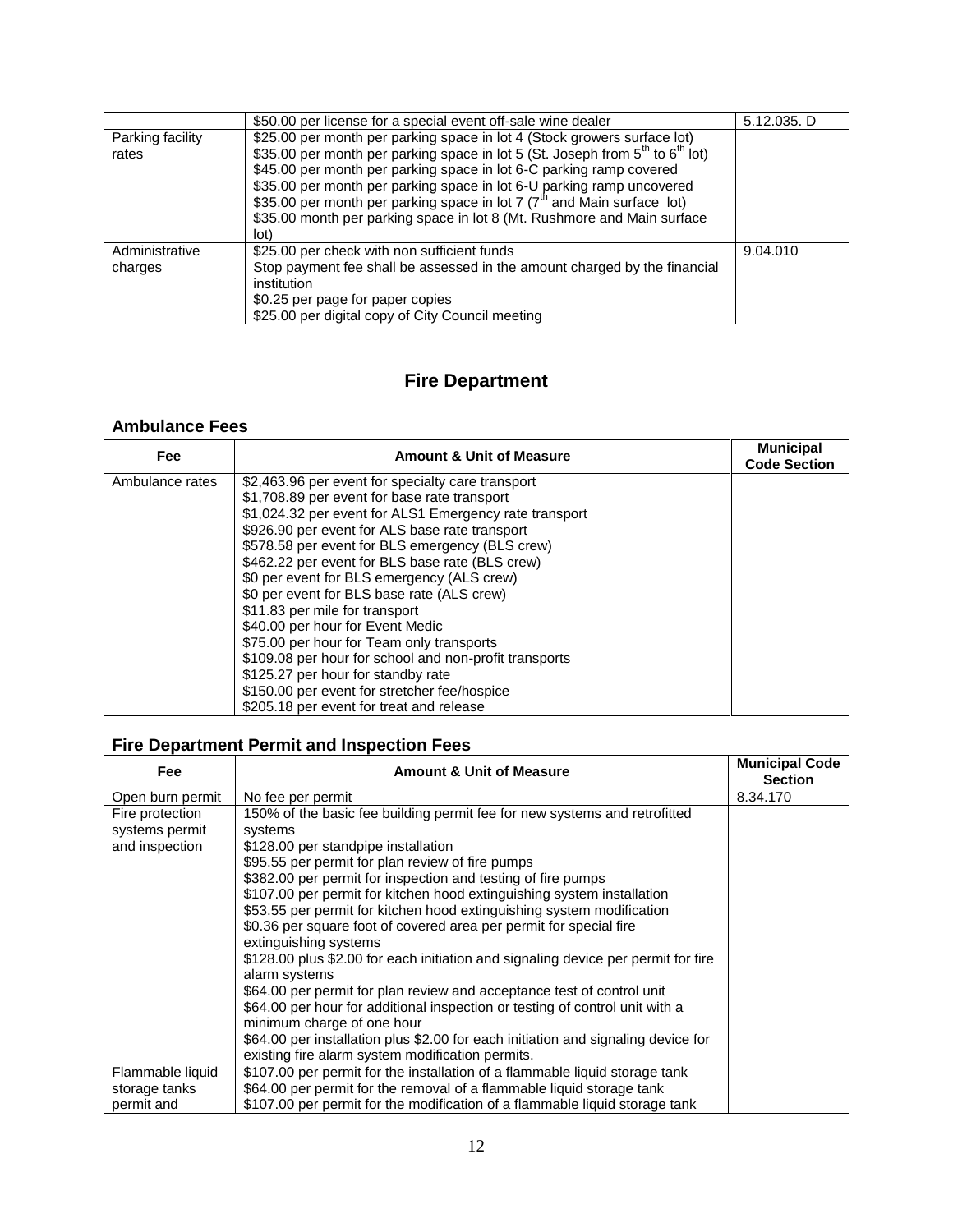| inspections       | \$53.55 per permit for the modification of flammable liquid storage tank piping |  |
|-------------------|---------------------------------------------------------------------------------|--|
| General site plan | \$64.00 per hour for site plan review and inspections                           |  |
| review and        | \$64.00 per hour for additional plan review with a minimum charge of one        |  |
| inspections       | hour                                                                            |  |

## **Hazardous Materials Emergency Assistance – Pennington County Fees**

| <b>Fee</b>     | <b>Amount &amp; Unit of Measure</b>                                                                                     | <b>Municipal</b><br><b>Code Section</b> |
|----------------|-------------------------------------------------------------------------------------------------------------------------|-----------------------------------------|
| Engine rates   | \$100.00 per hour and \$1.75 per mile for Class 1: Engines<br>\$175.00 per hour and \$1.75 per mile for Haz-Mat vehicle |                                         |
|                | \$125.00 per hour and \$1.75 per mile for Class 2: Ladder Truck                                                         |                                         |
|                | \$230.00 per hour and \$2.30 per mile for Class 4: Aircraft Fire Rescue                                                 |                                         |
|                | \$230.00 per hour and \$2.30 per mile for trucks                                                                        |                                         |
|                | \$50.00 per hour and \$0.75 per mile for Class 5: Water Tenders                                                         |                                         |
|                | \$40.00 per hour and \$0.75 per mile for Class 6: Brush Trucks                                                          |                                         |
|                | \$125.00 per hour and \$0.50 per mile for Class 7: Special Service vehicle                                              |                                         |
|                | \$15.00 per hour and \$0.30 per mile for Class 8: Service vehicle                                                       |                                         |
| Hazardous      | \$23.00 per hour for labor                                                                                              |                                         |
| materials Team | \$175.00 per hour and \$0.50 per mile for vehicle                                                                       |                                         |
| rates          |                                                                                                                         |                                         |
| Dive Rescue    | \$23.00 per hour for labor                                                                                              |                                         |
| Team           | \$25.00 per hour and \$0.50 per mile for vehicle                                                                        |                                         |

# **South Dakota Wildland Fire Suppression Fees**

| Fee                     | <b>Amount &amp; Unit of Measure</b>                                      | <b>Municipal</b><br><b>Code Section</b> |
|-------------------------|--------------------------------------------------------------------------|-----------------------------------------|
| Engine rates            | \$115.00 per hour and \$0.51 per mile for Type 1 (structural)            | Contract                                |
|                         | \$110.00 per hour and \$0.51 per mile for Type 2 (structural)            | #SDFD2011RCFX                           |
|                         | \$70.00 per hour and \$0.51 per mile for Type 3                          |                                         |
|                         | \$70.00 per hour and \$0.51 per mile for Type 4                          |                                         |
|                         | \$65.00 per hour and \$0.51 per mile for Type 5                          |                                         |
|                         | \$65.00 per hour and \$0.51 per mile for Type 6                          |                                         |
|                         | \$30.00 per hour and \$0.51 per mile for Type 7                          |                                         |
|                         | \$15.00 per hour and \$0.51 per mile for Type 8                          |                                         |
| <b>Tactical tenders</b> | \$70.00 per hour and \$0.51 per mile for Type 1                          |                                         |
|                         | \$65.00 per hour and \$0.51 per mile for Type 2                          |                                         |
|                         | \$20.00 per hour and \$0.51 per mile for Type 3                          |                                         |
|                         | \$8.00 per hour and \$0.51 per mile for Type 4                           |                                         |
| Support tenders         | \$107.00 per hour and \$0.51 per mile for Type 1                         |                                         |
|                         | \$92.00 per hour and \$0.51 per mile for Type 2                          |                                         |
|                         | \$72.00 per hour and \$0.51 per mile for Type 3                          |                                         |
| ATV and UTV             | \$30.00 per shift or ATV                                                 |                                         |
| rates                   | \$40.00 per shift for UTV                                                |                                         |
| Power saw rate          | \$5.00 per hour and \$30.00 per shift                                    |                                         |
| Portable pump           | \$30.00 per 24 hours for 0 to 200 gallon per minute pump                 |                                         |
| rates                   | \$40.00 per 24hours for 200+ gallon per minute pump                      |                                         |
| Portable tanks          | \$20.00 per 24 hours for tank under 1,500 gallons                        |                                         |
|                         | \$25.00 per 24 hours for tank 1,500+ gallons                             |                                         |
| Other vehicle           | \$65.00 per 24 hours plus \$0.51 per mile for STEN, DIVS, or any vehicle |                                         |
| rates                   | assigned to the line of duty                                             |                                         |
|                         | \$0.51 per mile for crew/chase vehicle                                   |                                         |

# **Parks and Recreation Department**

## **Aquatics Division Fees**

| ≂ee         | <b>Amount &amp; Unit of Measure</b>        | <b>Municipal</b><br><b>Code Section</b> |
|-------------|--------------------------------------------|-----------------------------------------|
| Annual pass | \$340.00 per pass for adult (age 26 to 61) |                                         |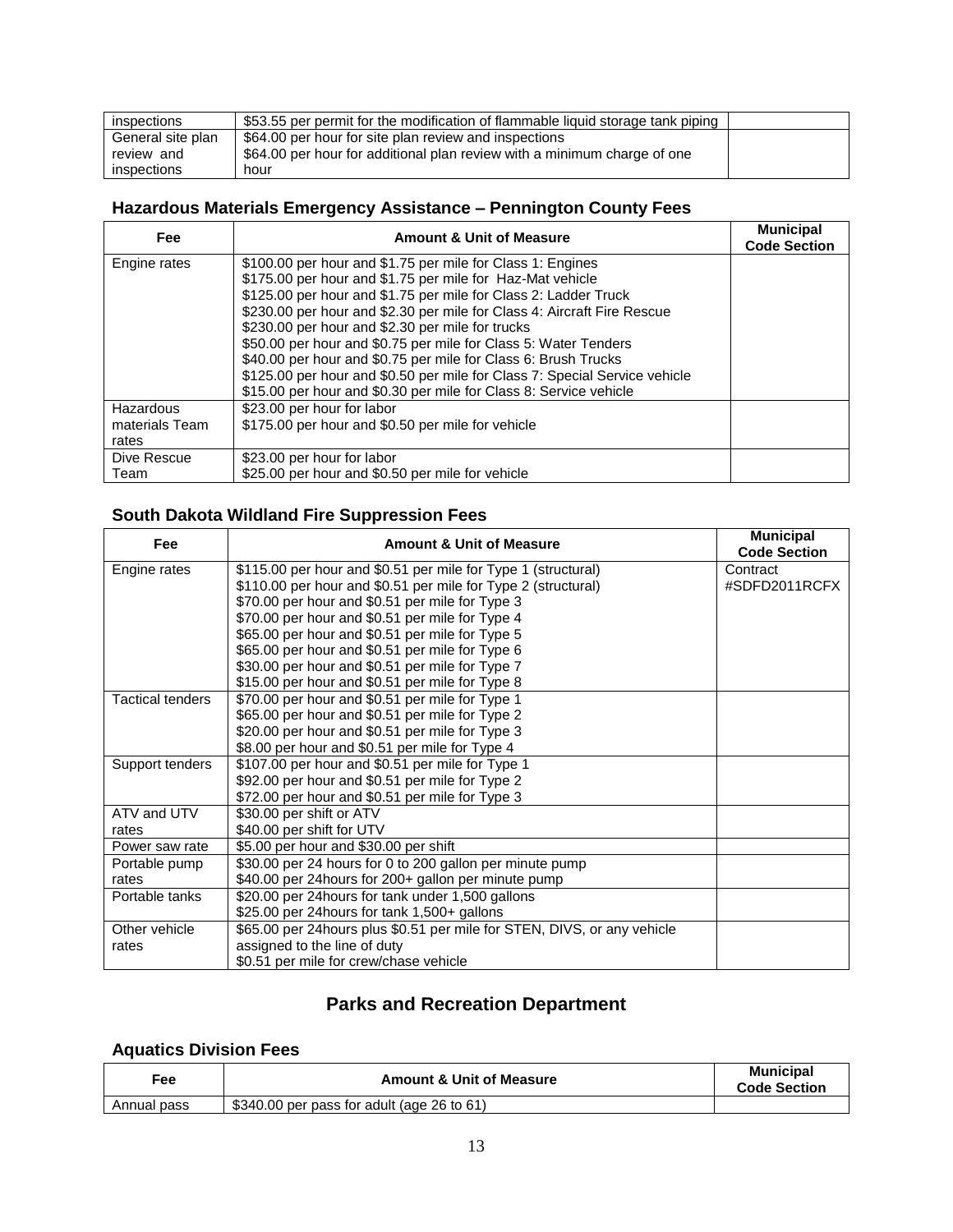|                 | \$510.00 per yearly pass for couples*                                       |  |
|-----------------|-----------------------------------------------------------------------------|--|
|                 | \$238.00 per yearly pass for senior (age 62 and above)                      |  |
|                 | \$350.00 per yearly pass for senior couples (age 62 and above)*             |  |
|                 | \$259.00 per yearly pass for youth (age 2 to 17)                            |  |
|                 | \$282.00 per yearly pass for young adult (age 18 to 25)                     |  |
|                 | \$612.00 per yearly pass for family (up to 4 people)                        |  |
|                 | \$62.00 per additional family member (over 4 people)                        |  |
|                 | * Couple defined as married or both customers producing documents with      |  |
|                 | the same mailing address                                                    |  |
| Quarterly pass  | \$92.00 per quarterly pass for adult (age 26 to 61)                         |  |
|                 | \$140.00 per quarterly pass for couples                                     |  |
|                 | \$62.00 per quarterly pass for senior (age 62 and above)                    |  |
|                 | \$100.00 per quarterly pass for senior couples (age 62 and above)*          |  |
|                 | \$73.00 per quarterly pass for youth (age 2 to 17)                          |  |
|                 | \$78.00 per quarterly pass for young adult (age 18 to 25)                   |  |
|                 | \$200.00 per quarterly pass for family (up to 4 people)                     |  |
|                 | \$33.00 per additional family member (over four people)                     |  |
|                 | * Couple defined as married or both customers producing documents with      |  |
|                 | the same mailing address                                                    |  |
| Daily rate      | \$6.00 per individual per day                                               |  |
|                 | \$5.00 per senior (age 62 and above) per day                                |  |
|                 | \$11.00 per family on designated family nights                              |  |
|                 | \$5.00 per individual for groups of 30 or more                              |  |
|                 | \$76.00 per twenty day punch pass.- adult (age 18 to 61)                    |  |
|                 | \$76.00 per twenty day punch pass - youth (age 2 to 17)                     |  |
|                 | \$58.00 per twenty day punch pass for senior (age 62 and above)             |  |
|                 | \$192.00 per twenty day punch pass for family (up to 4 twenty punch passes) |  |
|                 | \$34.00 per additional 20 day punch pass for families (over four people)    |  |
| Racquetball     | \$6.00 per hour                                                             |  |
| court rate      | \$36.00 per 10 day punch pass                                               |  |
|                 | \$58.00 per 20-day punch pass                                               |  |
|                 | \$110.00 per quarterly pass                                                 |  |
|                 | \$270.00 per yearly pass                                                    |  |
| Rapid City Swim | \$184.00 per hour for an individual or organization                         |  |
| Center rental   | Rental rates include natatorium, racquetball courts, and multi-purpose room |  |
| Outdoor pools   | \$152.00 per hour for an individual or organization                         |  |
| only rental     |                                                                             |  |
| 50-Meter Pool   | \$100 per hour for an individual or organization                            |  |
| Multi-purpose   | \$42.00 per hour for an individual or organization                          |  |
| room rental     |                                                                             |  |
| Party room      | \$85.00 per 2 1/2 hour event (specific times slots available)               |  |
| rental          | \$70.00 per 1 1/2 hour event (specific times slots available)               |  |
|                 |                                                                             |  |
| Lap lanes rate  | \$7.00 per hour per lane for an individual or organization                  |  |
|                 |                                                                             |  |

# **Cemetery Division Fees**

| <b>Fee</b>     | <b>Amount &amp; Unit of Measure</b>          | <b>Municipal</b><br><b>Code Section</b> |
|----------------|----------------------------------------------|-----------------------------------------|
| Grave space    | \$844.24 per single adult grave              |                                         |
| cost (tax      | \$1,036.38 per double stack grave            |                                         |
| included)      | \$3,609.85 per family section (4 graves)     |                                         |
|                | \$251.48 per infant grave                    |                                         |
|                | \$803.49 per small child grave               |                                         |
|                | \$419.21 per cremation grave                 |                                         |
|                | \$799.31 per County grave (no tax)           |                                         |
|                | \$396.90 per County cremation grave (no tax) |                                         |
| Opening and    | \$893.83 per adult grave                     |                                         |
| closing costs  | \$266.25 per infant grave                    |                                         |
| (tax included) | \$659.59 per small child grave               |                                         |
|                | \$369.86 per cremation grave                 |                                         |
|                | \$799.31 per County grave (no tax)           |                                         |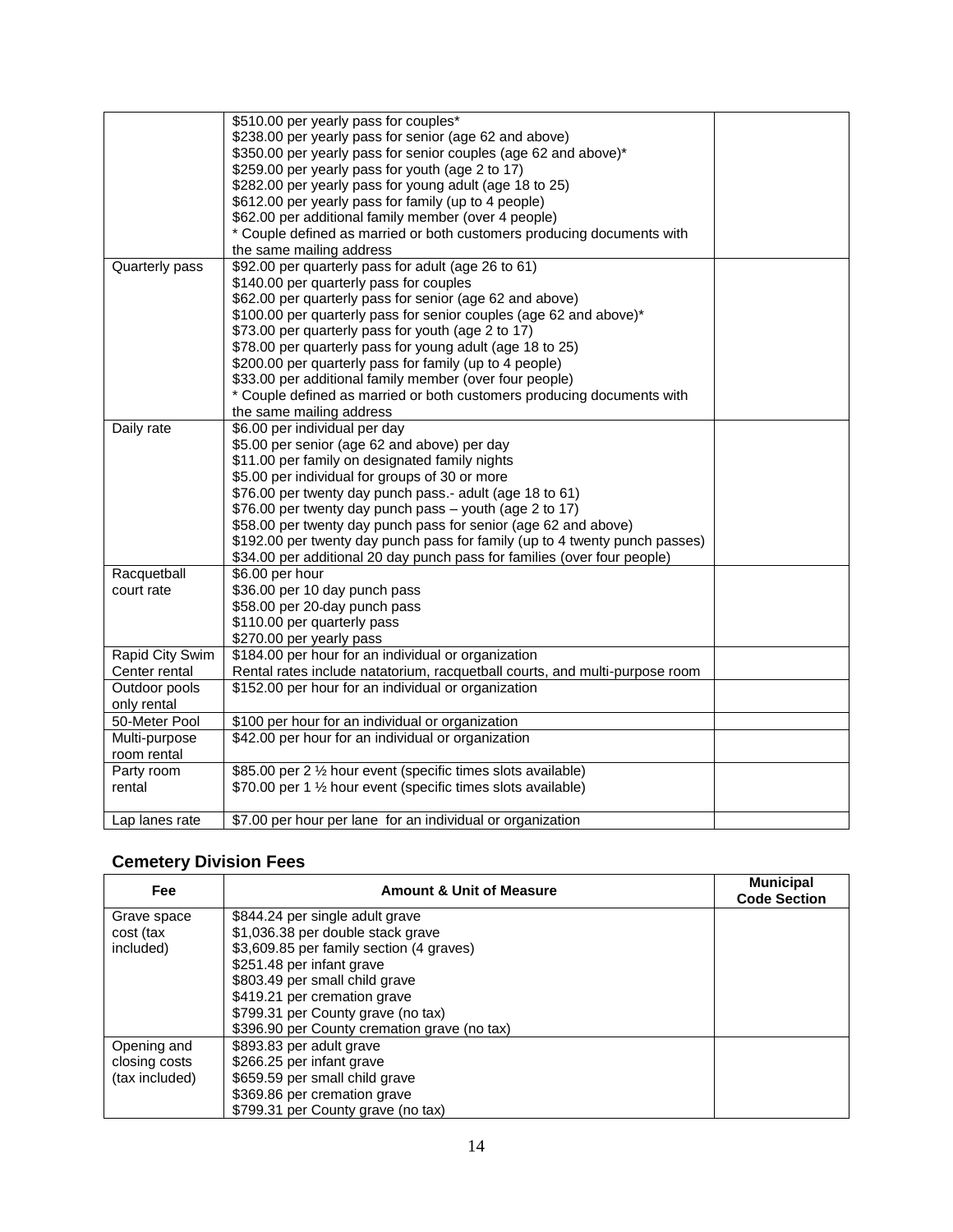| \$330.75 per County cremation grave (no tax)<br>\$277.39 per grave additional surcharge for Saturday |  |
|------------------------------------------------------------------------------------------------------|--|
| \$73.00 per monument setting fee                                                                     |  |

### **Golf Division Fees**

| Fee             | <b>Amount &amp; Unit of Measure</b>                                         | <b>Municipal</b><br><b>Code Section</b> |
|-----------------|-----------------------------------------------------------------------------|-----------------------------------------|
| Meadowbrook     | \$778.00 per pass for single adult                                          |                                         |
| season passes   | \$1,246.00 for two passes for adult couple*                                 |                                         |
|                 | \$697.00 per pass for single senior (age 62 and above)                      |                                         |
|                 | \$1,084.00 for two passes for senior couple (age 62 and above)*             |                                         |
|                 | \$236.00 per pass for youth (age 17 and under)                              |                                         |
|                 | \$300.00 per pass for young adult (ages 18 to 25)                           |                                         |
|                 | \$2,334.00 per Corporate pass (4 passes; must pay with corporation check or |                                         |
|                 | credit card)                                                                |                                         |
|                 | * Couple defined as married or both customers producing documents with the  |                                         |
|                 | same mailing address                                                        |                                         |
| Meadowbrook     | \$30.00 per round of 9 holes                                                |                                         |
| daily rates     | \$28.00-per round of 9 holes for senior (age 62 and above)                  |                                         |
|                 | \$46.00 per round of 18 holes                                               |                                         |
|                 | \$42.00 per round of 18 holes for senior (age 62 and above)                 |                                         |
|                 | \$60.00 per locker rental                                                   |                                         |
|                 | \$5.00 per bucket of range balls (small)                                    |                                         |
|                 | \$8.00 per bucket of range balls (large)                                    |                                         |
|                 | \$176.00 per 50 punch card for range balls                                  |                                         |
|                 | \$193.00 per punch card for ten 9 hole rounds                               |                                         |
|                 | \$454.00 per punch card for twenty-five 9 hole rounds                       |                                         |
| Meadowbrook     | \$453.00 per cart for electric cart storage                                 |                                         |
| golf cart rates | \$390.00 per cart for gas cart storage                                      |                                         |
|                 | \$244.00 per annual trail fee                                               |                                         |
|                 | \$18.00 per daily trail fee                                                 |                                         |
|                 | \$11.00 per 1/2 cart rental for 9 holes                                     |                                         |
|                 | \$17.00 per 1/2 cart rental for 18 holes                                    |                                         |
|                 | \$375.00 per 1/2 cart annual pass                                           |                                         |
|                 | \$80.00 per cart rental punch pass for ten 9 hole rounds                    |                                         |
|                 | \$173.00 per cart rental punch pass for twenty-five 9 hole rounds           |                                         |
| Executive       | \$300.00 per pass for single adult                                          |                                         |
| season passes   | \$410.00 for two passes for adult couple*                                   |                                         |
|                 | \$250.00 per pass for single senior (age 62 and above)                      |                                         |
|                 | \$350.00 for two passes for senior couple (age 62 and above)*               |                                         |
|                 | \$55.00 per pass for youth (age 17 and under)                               |                                         |
|                 | \$135.00 per pass for young adult (ages 18 to 25)                           |                                         |
|                 | \$55.00 additional per pass for Meadowbrook season pass holder              |                                         |
|                 | \$15.00 additional per pass for youth (age 17 and under) Meadowbrook        |                                         |
|                 | season pass holder                                                          |                                         |
|                 | * Couple defined as married or both customers producing documents with the  |                                         |
|                 | same mailing address                                                        |                                         |
| Executive daily | \$10.00 per round of 9 holes                                                |                                         |
| rates           |                                                                             |                                         |
|                 | \$6.00 per round of 9 holes junior                                          |                                         |
|                 | \$17.00 per round of 18 holes                                               |                                         |
|                 | \$20.00 per all day play                                                    |                                         |
|                 | \$80.00 per punch card for ten 9 hole rounds                                |                                         |
|                 | \$180.00 per punch card for twenty-five 9 hole rounds                       |                                         |
| Executive cart  | \$108.00 per annual trail fee                                               |                                         |
| rental          | \$8.00 per daily trail fee                                                  |                                         |
|                 | \$14.00 per cart rental for 9 holes                                         |                                         |
|                 | \$22.00 per cart rental for 18 holes                                        |                                         |
|                 | \$7.00 per 1/2 cart rental for 9 holes                                      |                                         |
|                 | \$11.00 per 1/2 cart rental for 18 holes                                    |                                         |
|                 | \$157.00 per annual 1/2 cart pass                                           |                                         |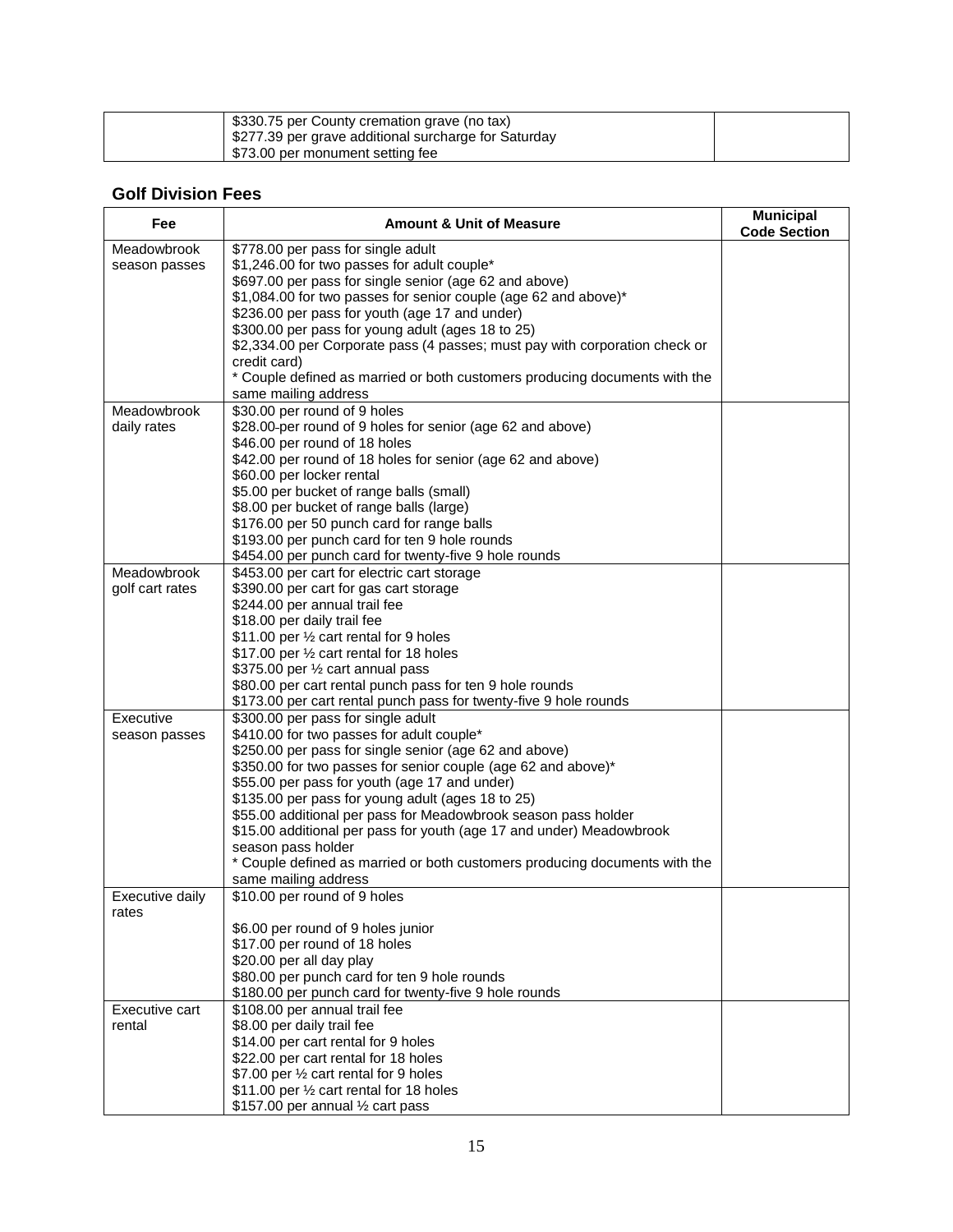| Development<br>fees | \$1.00 per 9 hole round at Meadowbrook*<br>\$2.00 per 18 hole round at Meadowbrook*<br>\$1.00 per 9 hole round at Executive*<br>* The development fees are included in the daily rate fees. The development<br>fee is not included in the season pass fee and will be charged to all the |  |
|---------------------|------------------------------------------------------------------------------------------------------------------------------------------------------------------------------------------------------------------------------------------------------------------------------------------|--|
|                     | season pass holders at tee time.                                                                                                                                                                                                                                                         |  |

### **Ice Division Fees**

| Fee              | <b>Amount &amp; Unit of Measure</b>                                          | <b>Municipal</b><br><b>Code Section</b> |
|------------------|------------------------------------------------------------------------------|-----------------------------------------|
| Season pass      | \$135.00 per individual season pass                                          |                                         |
|                  | \$328.00 per family season pass (up to four people)                          |                                         |
|                  | \$47.00 per additional family member                                         |                                         |
|                  | \$47.00 per 10 session Punch Pass                                            |                                         |
| Daily rates      | \$6.00 per individual per day                                                |                                         |
|                  | \$5.00 per individual senior (age 62 and over) per day                       |                                         |
|                  | \$21.00 per family on designated family nights                               |                                         |
|                  | \$5.00 per individual for groups of 30 or more includes skate rental         |                                         |
| Ice rink rental  | \$138.00 per hour for prime time ice rental                                  |                                         |
| rates            | \$83.00 per hour for non-prime time ice rental                               |                                         |
|                  | \$223.00 per hour for prime time ice rental includes skate rental            |                                         |
|                  | \$174.00 per hour for non-prime time ice rental includes skate rental        |                                         |
| Skate rental and | \$3.00 per pair for skate rental                                             |                                         |
| sharpening       | \$7.00 per pair for skate sharpening performed on the same day               |                                         |
|                  | \$5.00 per pair for skate sharpening performed for pick up the following day |                                         |

# **Parks Division Fees**

| Fee                  | <b>Amount &amp; Unit of Measure</b>                                         | <b>Municipal</b><br><b>Code Section</b> |
|----------------------|-----------------------------------------------------------------------------|-----------------------------------------|
| Park shelter         | \$50.00 per permit from 10:30 am to 3:00 pm $(4\frac{1}{2})$ hours)         |                                         |
| fees (tax            | \$50.00 per permit from 4:30 pm to 10:00 pm (5½ hours)                      |                                         |
| included)            | \$20.00 per hour for the Canyon Lake gazebo                                 |                                         |
|                      | \$100 per day for the bandshell                                             |                                         |
|                      | \$10.00 administrative fee charged for cancellations made less than 30 days |                                         |
|                      | prior to permitted event                                                    |                                         |
| <b>Special Event</b> | \$500 Class 1 Event: 10,000 or more participants                            |                                         |
| Fees (tax            | \$250 Class 2 Event: 2,500-9,999 participants                               |                                         |
| included)            | \$100 Class 3 Event: 250-2.499 participants                                 |                                         |
|                      | \$50<br>Class 4 Each - Events: Less than 250 participants                   |                                         |

# **Police Department**

## **Police Department Fees**

| Fee            | <b>Amount &amp; Unit of Measure</b>                              | <b>Municipal</b><br><b>Code Section</b> |
|----------------|------------------------------------------------------------------|-----------------------------------------|
| Audio, video & | \$10.00 per audiotape duplication                                |                                         |
| photographic   | \$30.00 per photographic line up level 1 (6 subject)             |                                         |
| services       | \$45.00 per photographic line up level 2 (custom format)         |                                         |
|                | \$5.00 per photographic print for standard 4 inch by 6 inch      |                                         |
|                | \$7.50 per photographic print for enlargement 5 inch by 7 inch   |                                         |
|                | \$10.00 per photographic print for enlargement 8 inch by 10 inch |                                         |
|                | \$50.00 per hour for video analysis and processing               |                                         |
|                | \$30.00 per video tape duplication                               |                                         |
|                | \$25.00 per CD with photographs                                  |                                         |
| Police reports | \$4.00 per accident report                                       |                                         |
|                | \$8.00 per arrest report                                         |                                         |
|                | \$8.00 per case report                                           |                                         |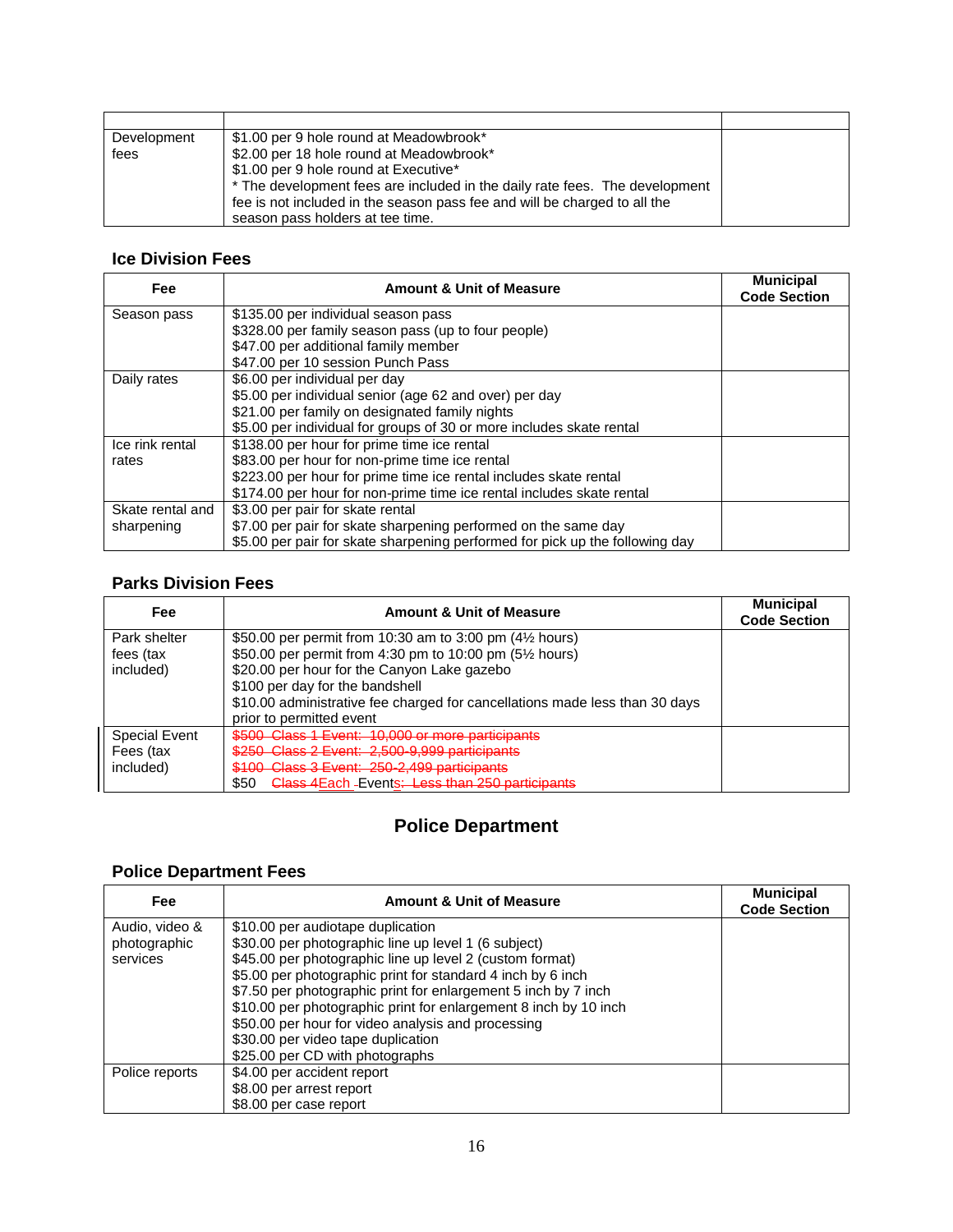|                    | \$275.00 per traffic crash reconstruction report            |
|--------------------|-------------------------------------------------------------|
| Background         | \$2.00 per background check                                 |
| checks             |                                                             |
| Blood and drug     | \$35.00 per blood alcohol analysis                          |
| Analysis           | \$37.00 per drug analysis for marijuana (not toxicological) |
|                    | \$45.00 per drug analysis for level 1 substance             |
|                    | \$55.00 per drug analysis for level 2 substance and LSD     |
| Calls for service/ | \$1.00 per call for service/log entry                       |
| log entry          |                                                             |
| Expert             | Actual cost of travel and accommodations if necessary       |
| testimony          |                                                             |
| Fingerprinting     | \$20.00 per fingerprinting service (includes sales tax)     |
| services           | \$20.00 per fingerprint comparison service                  |
|                    | \$20.00 per latent fingerprint examination service          |
| Consultations &    | No charge                                                   |
| interpretations    |                                                             |
|                    |                                                             |
| Special lab        | \$50.00 per hour for special lab services (weighing etc.)   |
| services           |                                                             |

# **Parking Meter Fees by Parking Zone**

| <b>Fee</b>       | <b>Amount &amp; Unit of Measure</b>                 | <b>Municipal</b><br><b>Code Section</b> |
|------------------|-----------------------------------------------------|-----------------------------------------|
| Parking meter    | \$0.25 coin deposit per one hour of parking         | 10.44.060                               |
| fees except in   | \$0.10 coin deposit per 24 or 30 minutes of parking |                                         |
| the Parking      | \$0.05 coin deposit per 12 or 15 minutes of parking |                                         |
| Ramp Zone        |                                                     |                                         |
| Library parking  | \$0.25 coin deposit per one hour of parking         | 10.44.060.A                             |
| lot zone         |                                                     |                                         |
| Four hour zone   | Four \$0.25 coin deposit for a period of four hours | 10.44.060.B                             |
| General zone     | \$0.05 coin deposit per 12 or 15 minutes of parking | 10.44.060.C                             |
| Parking ramp     | Two \$0.25 coin deposit per one hour of parking     | 10.44.060.D                             |
| zone             | \$0.10 coin deposit per 12 minutes of parking       |                                         |
|                  | \$0.05 coin deposit per 6 minutes of parking        |                                         |
| Sixth Street lot | \$0.25 coin deposit per one hour of parking         | 10.44.060.E                             |
| zone             |                                                     |                                         |

# **Parking Violation Fees**

| Fee                                       | <b>Amount &amp; Unit of Measure</b>            | <b>Municipal</b><br><b>Code Section</b> |
|-------------------------------------------|------------------------------------------------|-----------------------------------------|
| Contrary to<br>posted sign                | \$10.00 per violation and \$5.00 per late fee  | 10.40.205.C                             |
| No parking zone                           | \$25.00 per violation and \$10.00 per late fee | 10.40.205.C                             |
| Within<br>intersection                    | \$25.00 per violation and \$10.00 per late fee | 10.40.205.C                             |
| On crosswalk                              | \$25.00 per violation and \$10.00 per late fee | 10.40.205.C                             |
| Within 25' of an<br>intersection          | \$10.00 per violation and \$5.00 per late fee  | 10.40.205.C                             |
| Within 20' of fire<br>station entrance    | \$50.00 per violation and \$20.00 per late fee | 10.40.205.C                             |
| Within 10' of fire<br>hydrant             | \$50.00 per violation and \$20.00 per late fee | 10.40.205.C                             |
| In front of<br>private driveway           | \$25.00 per violation and \$10.00 per late fee | 10.40.205.C                             |
| On a sidewalk                             | \$25.00 per violation and \$10.00 per late fee | 10.40.205.C                             |
| Within 10' of a<br>residential<br>mailbox | \$10.00 per violation and \$5.00 per late fee  | 10.40.205.C                             |
| Obstructing                               | \$25.00 per violation and \$10.00 per late fee | 10.40.205.C                             |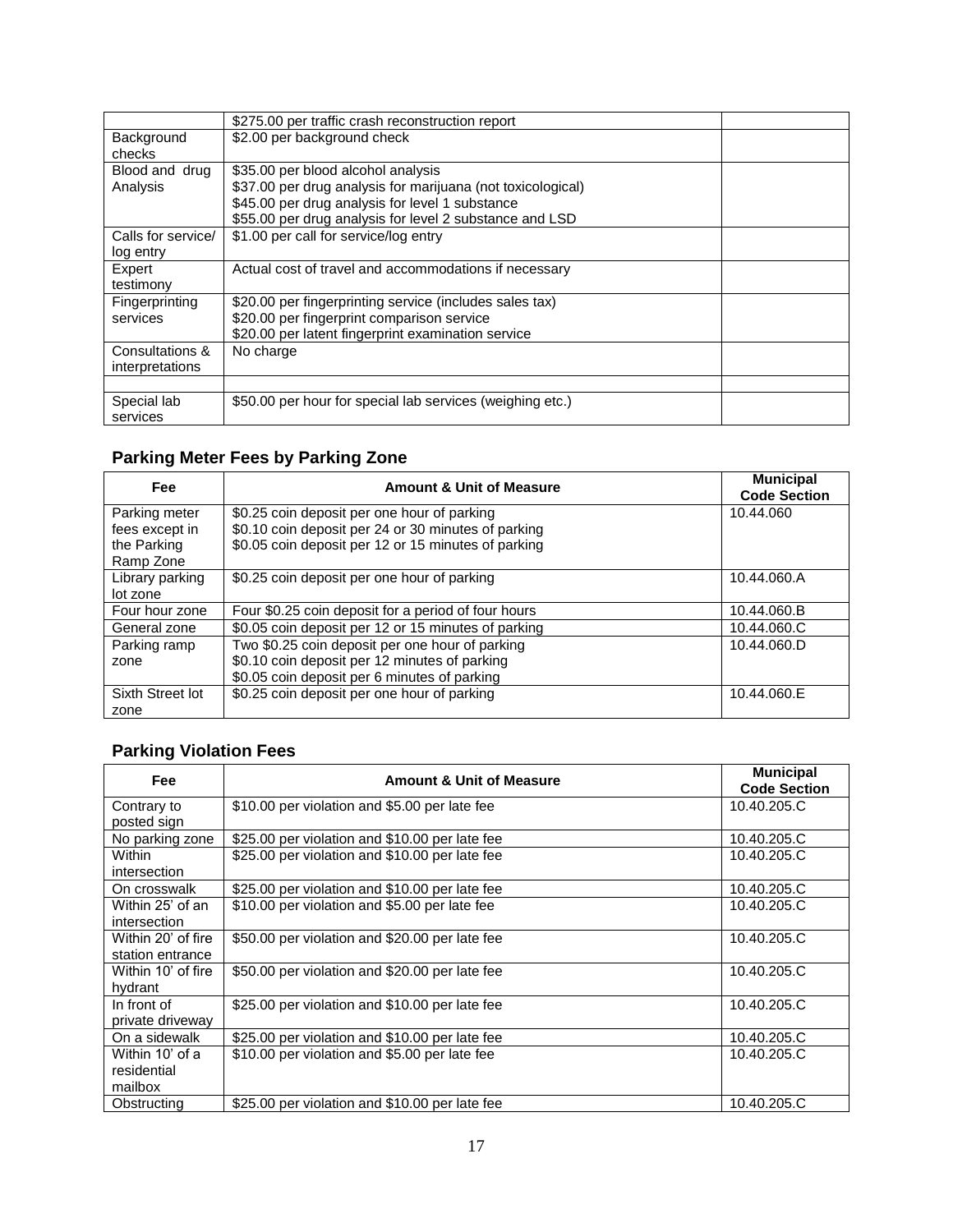| traffic                         |                                                                           |             |
|---------------------------------|---------------------------------------------------------------------------|-------------|
| Across/over a                   | \$10.00 per violation and \$5.00 per late fee                             | 10.40.205.C |
| line                            |                                                                           |             |
| Yellow curb                     | \$25.00 per violation and \$10.00 per late fee                            | 10.40.205.C |
| Against traffic                 | \$10.00 per violation and \$5.00 per late fee                             | 10.40.205.C |
| More than 12"                   | \$10.00 per violation and \$5.00 per late fee                             | 10.40.205.C |
| from a curb                     |                                                                           |             |
| Closer than 4' to               | \$10.00 per violation and \$5.00 per late fee                             | 10.40.205.C |
| any other                       |                                                                           |             |
| vehicle (parallel)              |                                                                           |             |
| Not entirely                    | \$10.00 per violation and \$5.00 per late fee                             | 10.40.205.C |
| within                          |                                                                           |             |
| designated area                 |                                                                           |             |
| Alley non-                      | \$10.00 per violation and \$5.00 per late fee                             | 10.40.205.C |
| temporary                       |                                                                           |             |
| <b>Blocking alley</b>           | \$25.00 per violation and \$10.00 per late fee                            | 10.40.205.C |
| Alley contrary to               | \$10.00 per violation and \$5.00 per late fee                             | 10.40.205.C |
| sign                            |                                                                           |             |
| Near entrance                   | \$10.00 per violation and \$5.00 per late fee                             | 10.40.205.C |
| to building                     |                                                                           |             |
| Between 2 a.m.                  | \$10.00 per violation and \$5.00 per late fee                             | 10.40.205.C |
| and $6$ a.m.in                  |                                                                           |             |
| Central                         |                                                                           |             |
| <b>Business District</b>        |                                                                           |             |
| Within 6' of a                  | \$10.00 per violation and \$5.00 per late fee                             | 10.40.205.C |
| railroad track                  |                                                                           |             |
| Bus & taxi stand                | \$10.00 per violation and \$5.00 per late fee                             | 10.40.205.C |
| Handicapped                     | \$100.00 per violation and \$20.00 per late fee                           | 10.40.205.C |
| space                           |                                                                           |             |
| Commercial                      | \$50.00 per violation and \$20.00 per late fee                            | 10.40.205.C |
| vehicles                        |                                                                           | 10.40.205.C |
| Freight on Main<br>& St. Joseph | \$25.00 per violation and \$10.00 per late fee                            |             |
| Loading zone                    | \$10.00 per violation and \$5.00 per late fee                             | 10.40.205.C |
| violation                       |                                                                           |             |
| Fire lane                       | \$50.00 per violation and \$20.00 per late fee                            | 10.40.205.C |
| violation                       |                                                                           |             |
| Sight triangle                  | \$25.00 per violation and \$10.00 per late fee                            | 10.40.205.C |
| violation                       |                                                                           |             |
| No permit for                   | \$25.00 per violation and \$10.00 per late fee                            | 10.40.205.C |
| zone                            |                                                                           |             |
| Double parking                  | \$10.00 per violation and \$5.00 per late fee                             | 10.40.205.C |
| Civic center                    | \$10.00 per violation and \$5.00 per late fee                             | 10.40.205.C |
| zone violation                  |                                                                           |             |
| Airport loading                 | \$25.00 per violation and \$10.00 per late fee                            | 10.40.205.C |
| zone violation                  |                                                                           |             |
| Snow removal                    | \$25.00 per violation and \$10.00 per late fee                            | 10.40.205.C |
| area                            |                                                                           |             |
| Improper                        | \$10.00 per violation and \$5.00 per late fee                             | 10.40.205.C |
| parking                         |                                                                           |             |
| Timed zone                      | \$10.00 per violation and \$5.00 per late fee                             | 10.40.205.C |
| violation                       |                                                                           |             |
| <b>Expired Meter</b>            | \$10.00 per violation and \$5.00 per late fee                             | 10.40.205.C |
| Immobilization,                 | \$100.00 per immobilized vehicle plus actual costs for vehicle towing and | 10.44.150.E |
| towing, and                     | vehicle storage as applicable.                                            |             |
| storage fees                    |                                                                           |             |
|                                 |                                                                           |             |
|                                 |                                                                           |             |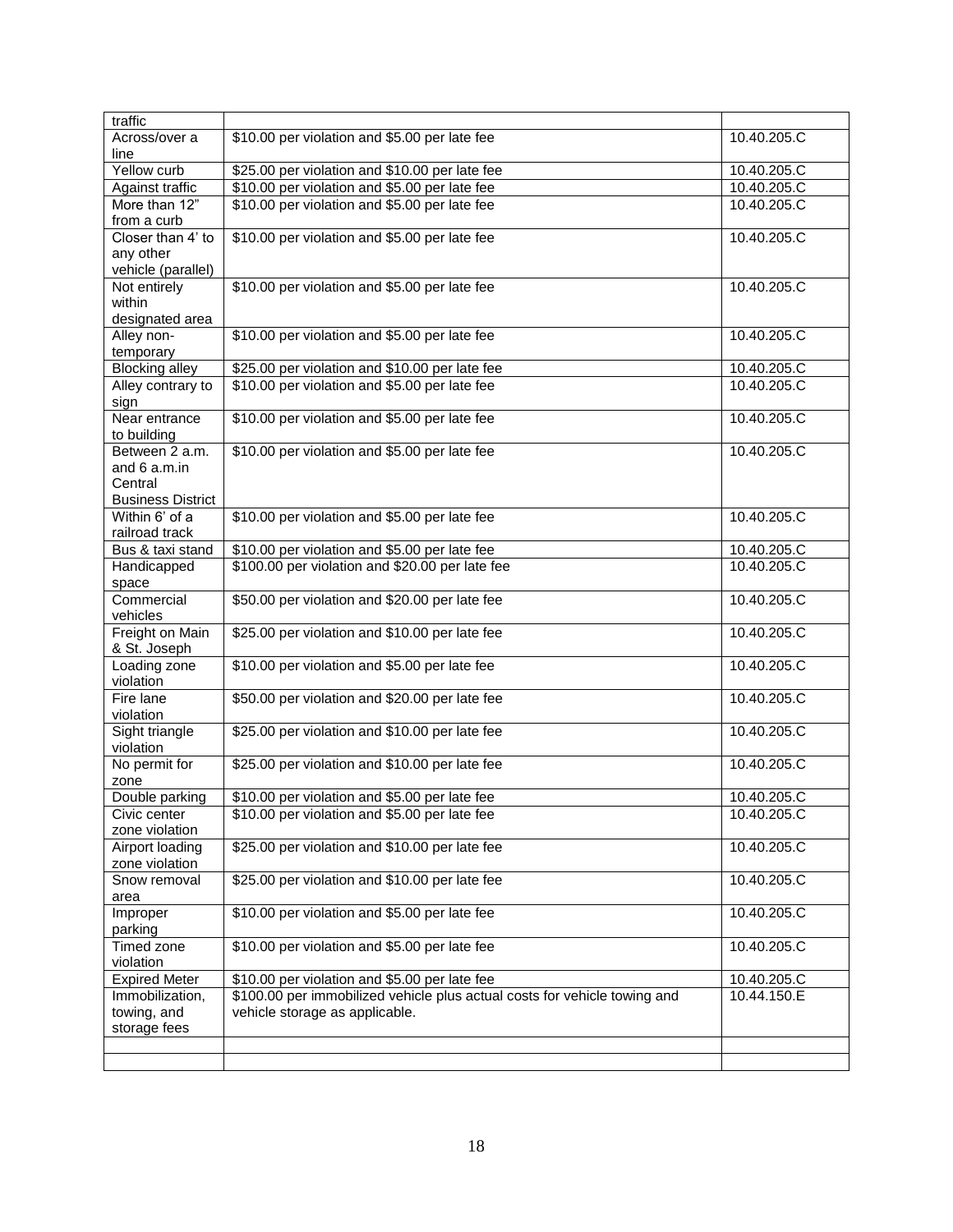# **Public Works Department**

## **Engineering Division Fees**

| Fee                                                                                | <b>Amount &amp; Unit of Measure</b>                                                                                                                                                                                                                                      | <b>Municipal Code</b><br><b>Section</b> |
|------------------------------------------------------------------------------------|--------------------------------------------------------------------------------------------------------------------------------------------------------------------------------------------------------------------------------------------------------------------------|-----------------------------------------|
| Stormwater<br><b>Drainage Utility</b>                                              | \$0.00040/unit financial charge.                                                                                                                                                                                                                                         | 13.26.020.B.3                           |
| Fee for<br>Inspection of<br>subdivision<br>improvements<br>prior to<br>acceptance. | <b>City Engineers Estimate:</b><br>Less than \$10,000 - 5.0% of the estimate<br>\$10,001 to \$25,000 - 3.0% of the estimate<br>\$25,001 to \$50,000 - 2.5% of the estimate<br>\$50,001 to \$100,000 - 2.0% of the estimate<br>More than \$100,000 - 1.5% of the estimate | 12.04.170.C                             |
| Driveway<br>approach<br>construction<br>permit (curb<br>cuts)                      | \$30.00 for each curb cut                                                                                                                                                                                                                                                | 13.04.100                               |
| Sidewalk or<br>curb/gutter<br>construction<br>permit                               | \$15.00 for first 5 feet of sidewalk or curb and gutter<br>\$15.00 additional for the next 45 lineal feet of sidewalk or curb and gutter<br>\$25.00 additional for the next 150 lineal feet of sidewalk or curb and gutter                                               | 13.04.100                               |
| Pavement<br>installation<br>permit                                                 | \$40.00 each permit                                                                                                                                                                                                                                                      | 13.04.100                               |
| Temporary<br>occupancy in<br>right-of-way<br>permit                                | \$15.00 each                                                                                                                                                                                                                                                             | 13.04.100                               |
| Private utility<br>installation<br>permit                                          | \$25.00                                                                                                                                                                                                                                                                  | 13.04.100                               |
| Excavation in<br>concrete or<br>asphalt<br>pavement<br>permit                      | \$20.00 - 0 to 70 square feet<br>\$30.00 - 71 to 350 square feet<br>\$40.00 - 351 to 1,000 square feet<br>\$50.00 - 1,001 to 2,000 square feet.<br>\$1.00 each additional square foot or part thereof                                                                    | 13.04.100                               |
| Excavations in<br>non-paved<br>public right-of-<br>way or<br>easements             | \$15.00 - 0 to 70 square feet<br>\$20.00 - 71 to 350 square feet<br>\$30.00 - 351 to 1,000 square feet<br>\$40.00 - 1,001 to 2,000 square feet.<br>\$1.00 each additional square foot or part thereof                                                                    | 13.04.100                               |
| Non-compliance<br>additional<br>inspection                                         | \$10.00 per inspection                                                                                                                                                                                                                                                   | 13.04.100                               |
| Floodplain<br>development<br>permit                                                | \$100.00 per permit                                                                                                                                                                                                                                                      | 15.32.120. A                            |
| Floodplain<br>development<br>permit variance<br>application                        | \$100.00 per permit                                                                                                                                                                                                                                                      | 15.32.300                               |
| Onsite<br>wastewater<br>system (septic)                                            | \$20.00 per permit for existing systems and renewals every 6 years<br>\$300.00 per each new system<br>\$300.00 per each repaired or modified system                                                                                                                      | 13.20.800<br>13.16.350<br>13.04.190     |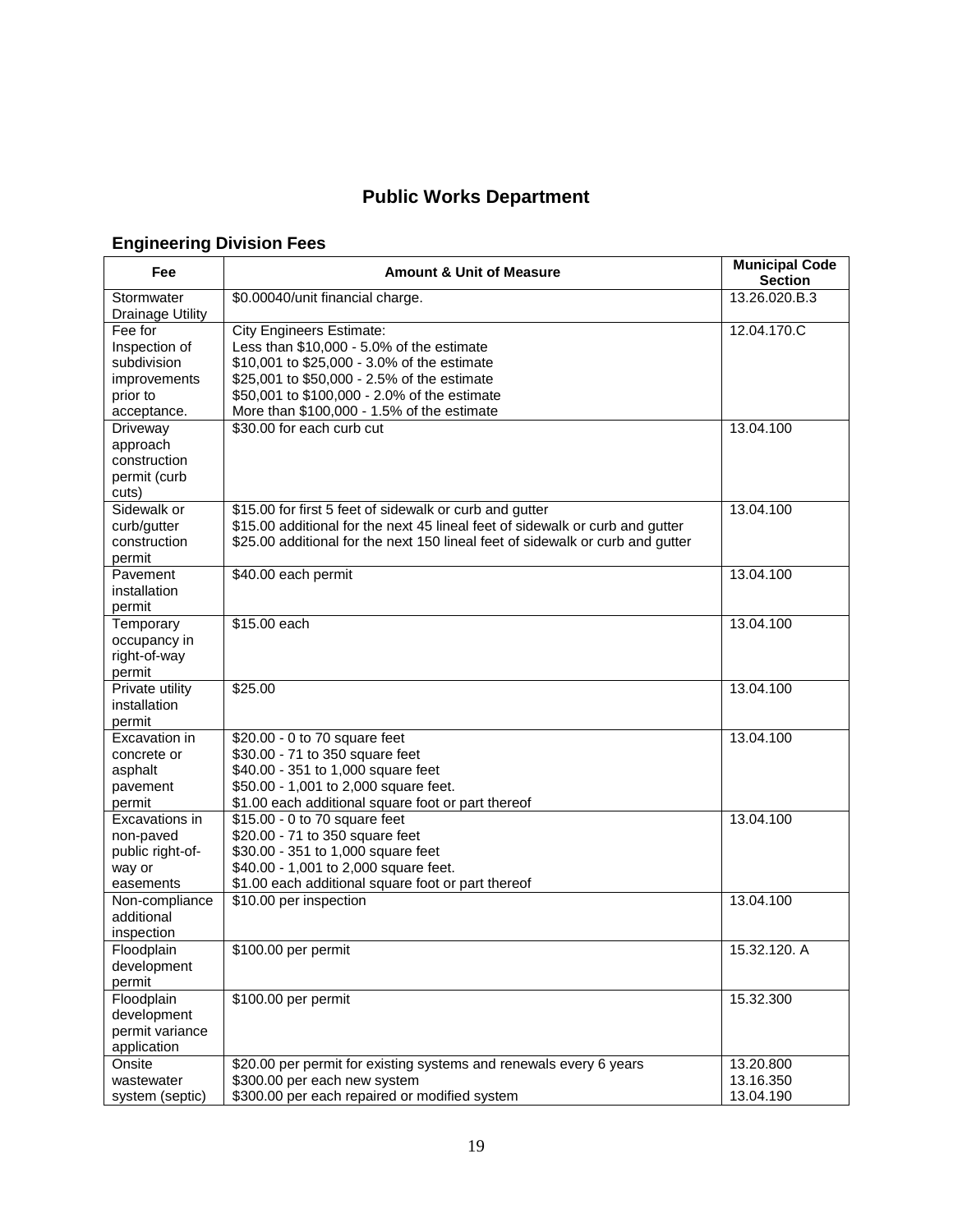| permit                                    | Actual cost for construction fees<br>Actual cost for construction fees                                                                                                                             |           |
|-------------------------------------------|----------------------------------------------------------------------------------------------------------------------------------------------------------------------------------------------------|-----------|
| Erosion and<br>sediment control<br>permit | \$100.00 per permit for site less than 10,000 square feet<br>\$250.00 per permit for site 10,000 square feet to 43,560 square feet<br>\$500.00 per permit for site greater than 43,560 square feet | 8.46.020  |
| Commercial<br><b>Parking Permit</b>       | \$5 per parking spot per day                                                                                                                                                                       | 10.44.075 |

## **Solid Waste Division Fees**

| Fee                | <b>Amount &amp; Unit of Measure</b>                                            | <b>Municipal</b><br><b>Code Section</b> |
|--------------------|--------------------------------------------------------------------------------|-----------------------------------------|
| Residential        | \$14.99 per month for 35 gallon container                                      |                                         |
| collection rates   | \$16.83 per month for 65 gallon container                                      |                                         |
|                    | \$18.68 per month for 95 gallon container                                      |                                         |
|                    | \$46.84 per month for 300 gallon container                                     |                                         |
|                    | \$11.99 per month for 35 gallon container for senior citizen                   |                                         |
|                    | \$13.47 per month for 65 gallon container for senior citizen                   |                                         |
|                    | \$14.94 per month for 95 gallon container for senior citizen                   |                                         |
| Landfill disposal  | \$0.00 up to 1,000 lbs. with use of a City utility bill                        |                                         |
| rates for          | \$5.00 per carload                                                             |                                         |
| residential        | \$20.00 per pickup load                                                        |                                         |
| customer           | \$5.00 minimum disposal charge                                                 |                                         |
| Landfill rates for | \$59.00 per ton for mixed waste (garbage)                                      |                                         |
| materials for      | \$59.00 per ton for construction debris                                        |                                         |
| disposal           | \$59.00 per ton for non-regulated medical waste                                |                                         |
|                    | \$87.00 per ton for regulated medical waste                                    |                                         |
|                    | \$59.00 per ton for grit and screenings from sumps (car wash grit)             |                                         |
|                    | \$59.00 per ton for ash                                                        |                                         |
|                    | \$59.00 per ton for asbestos - containing material                             |                                         |
|                    | \$10.00 per ton for petroleum contaminated soil                                |                                         |
|                    | \$240.00 per ton for 6 tires or more                                           |                                         |
|                    | \$2.75 per tire less than 16" with no rim                                      |                                         |
|                    | \$7.95 per tire greater than or equal to 16" or less than 16" on rim           |                                         |
|                    | \$59.00 per ton for dead animals                                               |                                         |
|                    | \$10.00 per ton for concrete                                                   |                                         |
|                    | \$59.00 per ton for asphalt shingles                                           |                                         |
|                    | \$59.00 per ton for wood shingles                                              |                                         |
|                    | \$20.00 per ton for pallets and clean wood                                     |                                         |
| Landfill rates for | \$0.00 for asphalt                                                             |                                         |
| recyclables for    | \$0.00 for metals (FE, AL, CU, etc.)                                           |                                         |
| disposal           | \$0.00 for newspaper                                                           |                                         |
|                    | \$0.00 for corrugated cardboard                                                |                                         |
|                    | \$0.00 for HDPE and PETE plastics                                              |                                         |
|                    | \$0.00 for glass                                                               |                                         |
|                    | \$0.00 for aluminum                                                            |                                         |
|                    | \$0.00 for steel (tin) cans                                                    |                                         |
|                    | \$0.00 for yard waste (tree limbs, grass clippings etc.)                       |                                         |
|                    | \$0.00 for manure                                                              |                                         |
|                    | \$0.00 for clean fill dirt                                                     |                                         |
| Landfill products  | \$20.00 per ton for 3/8 inch yard waste compost, less \$2.00 per ton for loads |                                         |
| for sale           | greater than 10 yards                                                          |                                         |
|                    | \$20.00 per ton 3/8" yard waste compost with biosolids                         |                                         |
|                    | \$15.00 per ton for 3/4 inch yard waste compost, less \$2.00 per ton for loads |                                         |
|                    | greater than10 yards                                                           |                                         |
|                    | \$10.00 per ton for wood chips, less \$2.00 per ton for loads greater than10   |                                         |
|                    | vards                                                                          |                                         |
|                    | \$0.00 for MSW Co-compost                                                      |                                         |
|                    | \$50.00 per ton 50:50 MSW/yard waste compost                                   |                                         |
|                    | \$25.00 per ton for recycled asphalt                                           |                                         |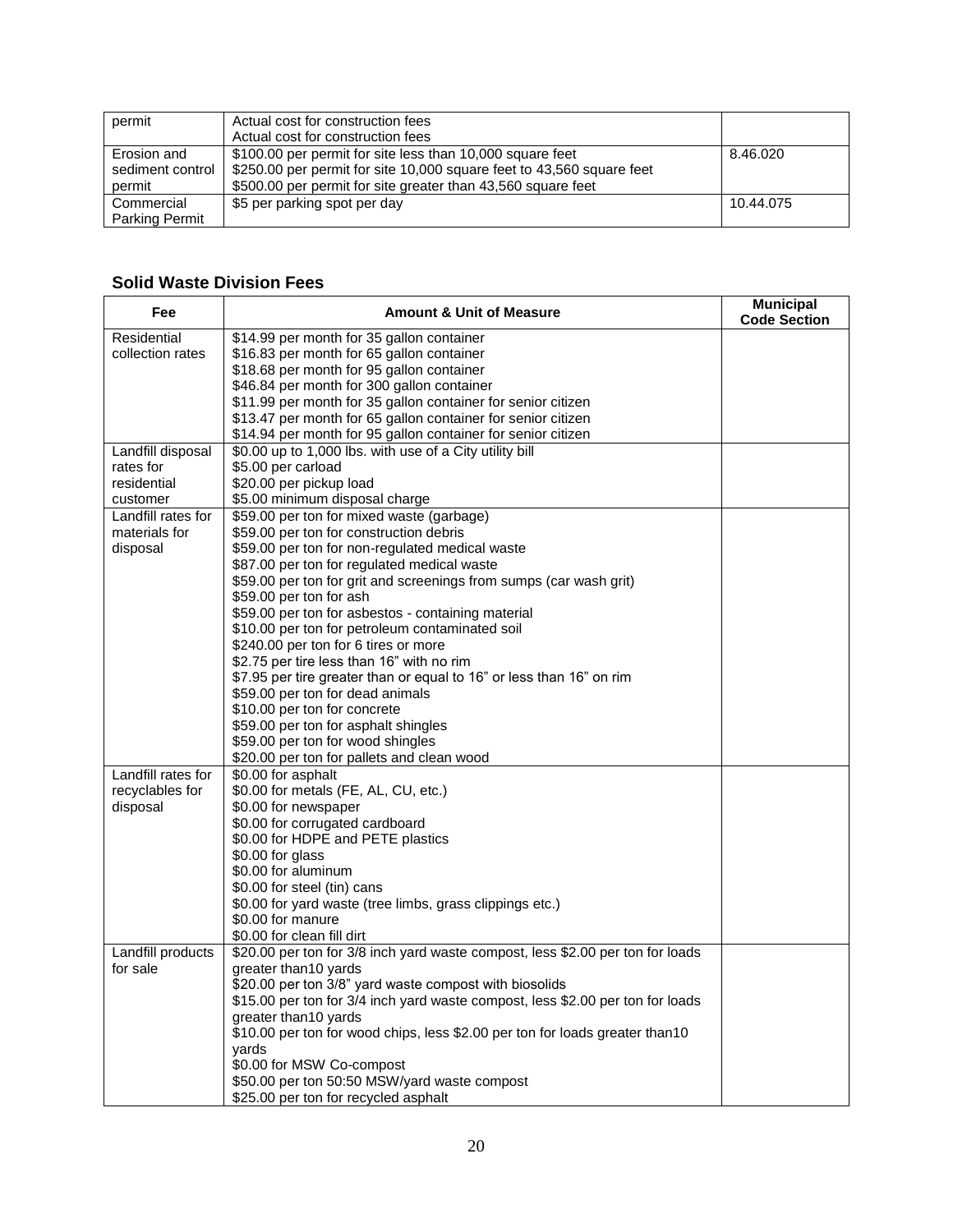| Administrative | \$37.00 per account for set up        | 13.08.470 |
|----------------|---------------------------------------|-----------|
|                | 1.5% or \$5.00 per month for late fee |           |
|                | \$15.00 per service call              |           |

### **Streets Division Fees**

| Fee                   | <b>Amount &amp; Unit of Measure</b> | <b>Municipal</b><br><b>Code Section</b> |
|-----------------------|-------------------------------------|-----------------------------------------|
| Contractor            | \$5.35 per square foot at 5" depth  | 13.04.120                               |
| <b>Patching Costs</b> | \$1.07 per square foot at 1" depth  |                                         |
| Pavement              | \$3.50 per lineal foot              | 13.04.120                               |
| Sawing                |                                     |                                         |

### **Transit Division Fees**

| Fee         | <b>Amount &amp; Unit of Measure</b>                                           | <b>Municipal</b><br><b>Code Section</b> |
|-------------|-------------------------------------------------------------------------------|-----------------------------------------|
| Rapid Ride  | \$1.50 per fare – adults and students                                         |                                         |
|             | \$13.50 per coupon book containing 10 coupons                                 |                                         |
|             | \$0.75 per fare for Honored Citizen (60+, disabled and Medicare card holders) |                                         |
|             | \$6.75 per coupon book containing 10 coupons for Honored Citizen (60+,        |                                         |
|             | disabled and Medicare card holders)                                           |                                         |
|             | No fee for children (4 & under)                                               |                                         |
|             | No fee for transfers                                                          |                                         |
|             | \$30.00 per adult monthly pass                                                |                                         |
|             | \$20.00 per student monthly pass                                              |                                         |
| Dial-A-Ride | \$3.00 per one way trip                                                       |                                         |
|             | \$27.00 per ten punch coupons                                                 |                                         |
|             | \$3.50 per Zone 2 fare                                                        |                                         |
|             | \$31.50 per Zone 2 ten punch coupons                                          |                                         |
|             | \$90.00 per monthly unlimited pass                                            |                                         |
| Trolley     | \$2.00 per fare for adult                                                     |                                         |
|             | \$1.00 per fare for children 12 and under                                     |                                         |
|             | \$1.00 per fare for Honored Citizen (60+, disabled and Medicare card holders) |                                         |

### **Water Division Fees**

| <b>Fee</b>                                                    | <b>Amount &amp; Unit of Measure</b>                                                                                                             | <b>Municipal</b><br><b>Code Section</b> |
|---------------------------------------------------------------|-------------------------------------------------------------------------------------------------------------------------------------------------|-----------------------------------------|
| Driveway<br>approach<br>construction<br>permit (curb<br>cuts) | \$30.00 per curb cut                                                                                                                            | 13.04.100                               |
| Sidewalk or<br>curb/gutter<br>construction<br>permit          | \$15.00 per each<br>\$15.00 additional next 45 lineal feet<br>\$45.00 additional next 150 lineal feet                                           | 13.04.100                               |
| Pavement<br>installation<br>permit                            | \$40.00 each permit                                                                                                                             | 13.04.100                               |
| Temporary<br>occupancy in<br>right-of-way<br>permit           | \$15.00 each                                                                                                                                    | 13.04.100                               |
| Private utility<br>installation<br>permit                     | \$25.00 each                                                                                                                                    | 13.04.100                               |
| Excavation in<br>concrete or<br>asphalt<br>pavement           | \$20.00 - 0 to 70 square feet<br>\$30.00 - 71 to 350 square feet<br>\$40.00 - 351 to 1,000 square feet<br>\$50.00 - 1,001 to 2,000 square feet. | 13.04.100                               |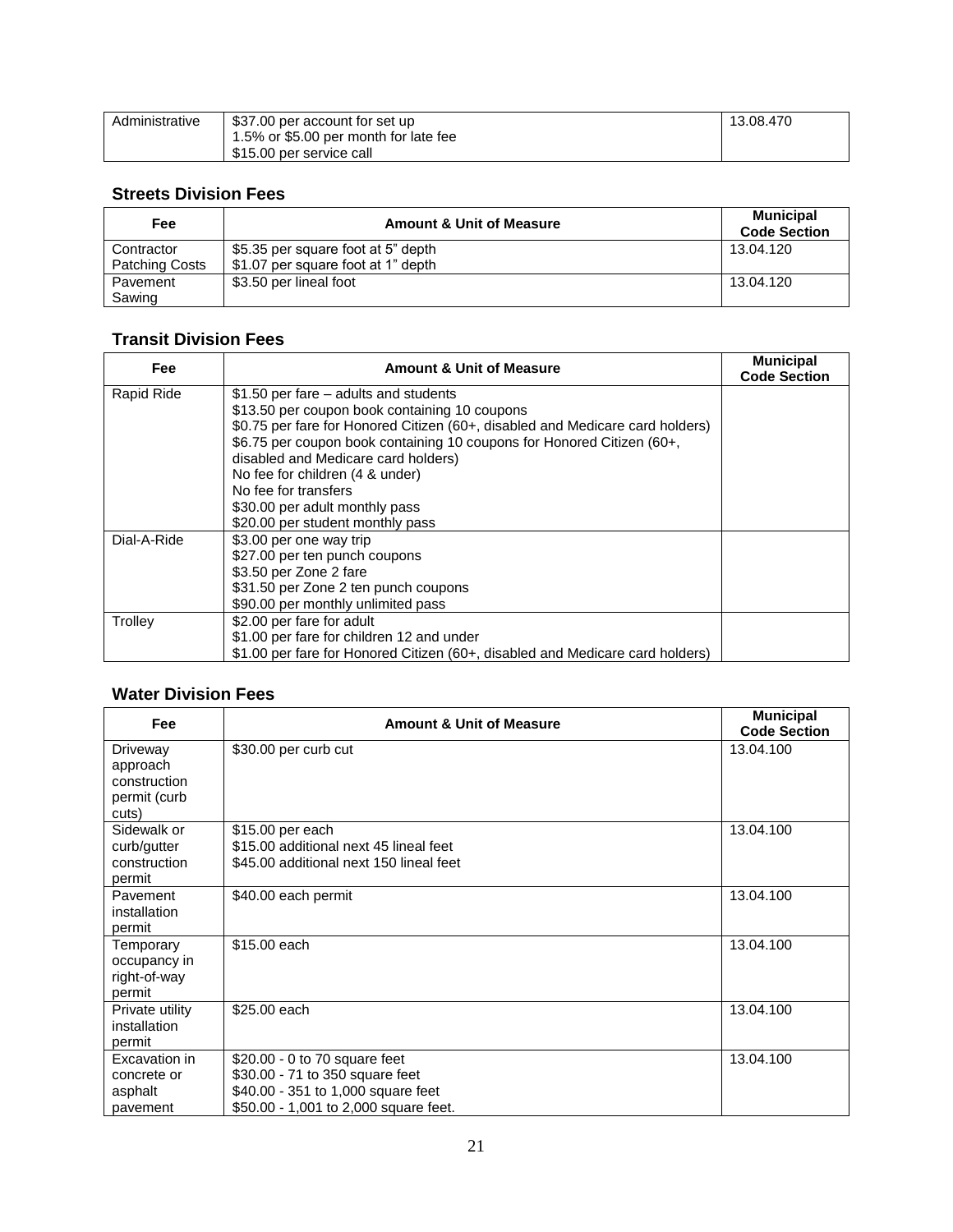| permit               | \$1.00 each additional square foot or part thereof              |           |
|----------------------|-----------------------------------------------------------------|-----------|
| Excavation in        | \$15.00 - 0 to 70 square feet                                   | 13.04.100 |
| not paved in         | \$20.00 - 71 to 350 square feet                                 |           |
| public right-of-     | \$30.00 - 351 to 1,000 square feet                              |           |
| way or               | \$40.00 - 1,001 to 2,000 square feet.                           |           |
| easement             | \$1.00 each additional square foot or part thereof              |           |
| Non-compliance       | \$10.00 per inspection                                          | 13.04.100 |
| additional           |                                                                 |           |
| inspection           |                                                                 |           |
| Service              | \$95.00 per inspection                                          | 13.08.425 |
| inspection           |                                                                 |           |
| Service re-          | \$44.00 per re-inspection                                       | 13.08.425 |
| inspection           |                                                                 |           |
| New account -        | \$40.00 per account                                             | 13.08.425 |
| turn on              |                                                                 |           |
| Connection           | \$40.00 per connection                                          | 13.08.080 |
| Connection re-       | \$25.00 per re-inspection                                       | 13.08.080 |
| inspection           |                                                                 |           |
| <b>Water Tapping</b> | \$158.00 per 1 inch tap                                         | 13.08.120 |
|                      | \$105.00 per 1 1/2 inch tap                                     |           |
|                      | \$105.00 per 2 inch tap                                         |           |
|                      | \$439.00 per tap in excess of 2 inch tap but less than 8 inches |           |
|                      | \$527.00 per tap greater than 8 inches                          |           |
| Hydrant              | \$1,500.00 per hydrant                                          | 13.08.190 |
| administrative       |                                                                 |           |
| (deposit)            |                                                                 |           |
| Water meter          | \$0.17 per day for 5/8 inch meter                               | 13.08.310 |
| rental               | \$0.21 per day for 3/4 inch meter                               |           |
|                      | \$0.30 per day for 1 inch meter                                 |           |
|                      | \$0.62 per day for 1.5 inch meter                               |           |
|                      | \$0.88 per day for 2 inch meter                                 |           |
|                      | \$1.06 per day for 3 inch meter                                 |           |
|                      | \$4.79 per day for 4 inch meter                                 |           |
| Remote water         | \$26.00 per installation                                        | 13.08.380 |
| meter reading        | \$5.20 per month                                                |           |
| device               |                                                                 |           |
| installation         |                                                                 |           |
| Water meter          | \$90.00 per test                                                | 13.08.390 |
| testing              |                                                                 |           |
| Water service        | \$3.11 per unit - Tier 1                                        | 13.08.430 |
| rates for            | \$3.32 per unit - Tier 2                                        |           |
| residential          | \$3.77 per unit- Tier 3                                         |           |
|                      | \$4.31 per unit - Tier 4                                        |           |
| Water service        | \$3.22 per unit                                                 | 13.08.430 |
| rates for            |                                                                 |           |
| commercial and       |                                                                 |           |
| industrial           |                                                                 |           |
| Dedicated            | \$3.32 per unit - Tier 1                                        | 13.08.430 |
| irrigation and       | \$3.77 per unit -Tier 2                                         |           |
| lease accounts       | \$4.31 per unit - Tier 3                                        |           |
| Meter charge         | \$44.00 per 3⁄4 inch meter or smaller                           | 13.08.430 |
| (deposit)            | \$176.00 per meter larger than 34 inch                          |           |
|                      | \$0.38 per unit raw water                                       |           |
| Monthly meter        | \$7.39 per 5/8 inch meter                                       | 13.08.430 |
| charge for           | \$8.20 per 3/4 inch meter                                       |           |
| residential          | \$9.98 per 1 inch meter                                         |           |
|                      | \$13.85 per 1.5 inch meter                                      |           |
|                      | \$19.55 per 2 inch meter                                        |           |
|                      | \$42.31 per 3 inch meter                                        |           |
|                      | \$60.17 per 4 inch meter                                        |           |
|                      | \$103.96 per 6 inch meter                                       |           |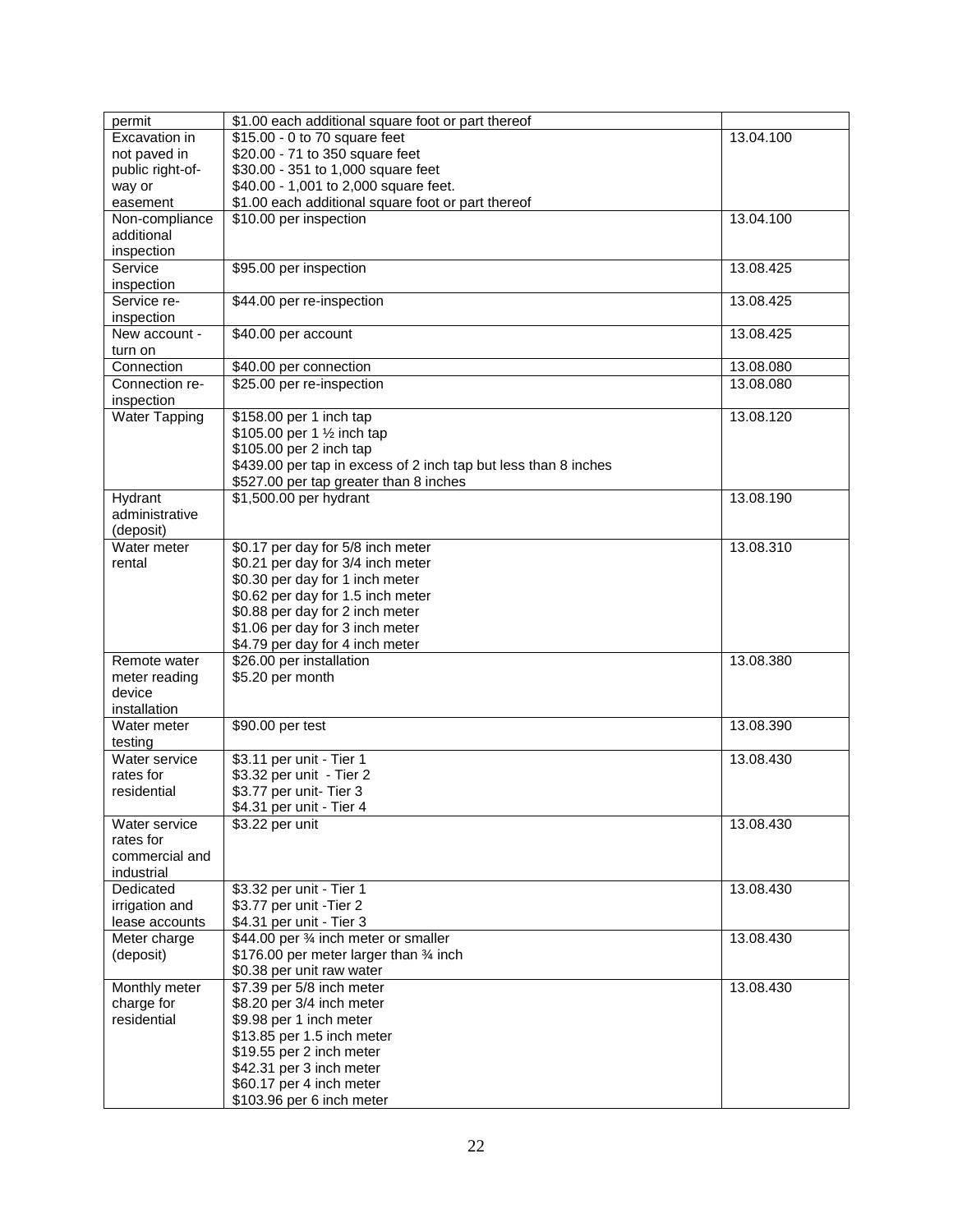|                  | \$157.53 per 8 inch meter                                                  |             |
|------------------|----------------------------------------------------------------------------|-------------|
| Monthly meter    | \$7.30 per 5/8 inch meter                                                  | 13.08.430   |
| charge for       | \$9.39 per 3/4 inch meter                                                  |             |
| commercial and   | \$13.66 per 1 inch meter                                                   |             |
| industrial       | \$24.06 per 1.5 inch meter                                                 |             |
|                  | \$37.01 per 2 inch meter                                                   |             |
|                  | \$71.25 per 3 inch meter                                                   |             |
|                  | \$113.90 per 4 inch meter                                                  |             |
|                  | \$220.17 per 6 inch meter                                                  |             |
|                  | \$348.14 per 8 inch meter                                                  |             |
| Monthly meter    | \$77.88 per 5/8 inch meter                                                 | 13.08.430   |
| charge for       | \$91.20 per 3/4 inch meter                                                 |             |
| irrigation and   | \$119.67 per 1 inch meter                                                  |             |
| leased           | \$184.41 per 1.5 inch meter                                                |             |
|                  | \$273.51 per 2 inch meter                                                  |             |
|                  | \$583.36 per 3 inch meter                                                  |             |
|                  | \$868.10 per 4 inch meter                                                  |             |
|                  | \$1,570.72 per 6 inch meter                                                |             |
|                  | \$2,424.92 per 8 inch meter                                                |             |
| Pactola          | \$1.00 per 100 cubic feet over the amount specified in RCMC 13.08.440 C, 1 | 13.08.440   |
| conservation     | and 2                                                                      |             |
| surcharge        |                                                                            |             |
| Temporary        | \$37.00 per account                                                        | 13.08.450.D |
| account          |                                                                            |             |
| Late fee         | 1.5% or \$5.00 per month                                                   | 13.08.470   |
| Water service    | \$44.00 per call                                                           | 13.08.500   |
| shut off call    | \$73.00 per call after hours                                               |             |
| Sewer and        | \$200.00 initial                                                           | 13.24.040   |
| water contractor | \$100.00 renewal                                                           |             |
| license          |                                                                            |             |
| Sewer and        | \$40.00 initial                                                            | 13.24.040   |
| water installer  | \$20.00 renewal                                                            |             |
| license          |                                                                            |             |
| Trenching        | \$200.00 initial                                                           | 13.24.040   |
| contractor       | \$100.00 renewal                                                           |             |
| license          |                                                                            |             |
| Trenching        | \$200.00 initial                                                           | 13.24.040   |
| contractor       | \$100.00 renewal                                                           |             |
| (plumbers rider) |                                                                            |             |
| license          |                                                                            |             |
| Trenching        | \$40.00 initial                                                            | 13.24.040   |
| journeyman       | \$20.00 renewal                                                            |             |
|                  |                                                                            |             |
| license          |                                                                            |             |

# **Water Reclamation Fees**

| Fee              | <b>Amount &amp; Unit of Measure</b> | <b>Municipal</b><br><b>Code Section</b> |
|------------------|-------------------------------------|-----------------------------------------|
| Tap fees         | \$220.00 per 4 inch tap             | 13.16.310                               |
|                  | \$293.00 per 6 inch tap             |                                         |
| Minor user       | \$250.00 per permit                 | 13.16.320                               |
| industrial waste |                                     |                                         |
| permit           |                                     |                                         |
| Significant      | \$3,000.00 per permit               | 13.16.320                               |
| industrial users |                                     |                                         |
| and categorical  |                                     |                                         |
| users - existing |                                     |                                         |
| Significant      | \$3,000-per permit                  | 13.16.320                               |
| industrial users |                                     |                                         |
| and categorical  |                                     |                                         |
| users - new      |                                     |                                         |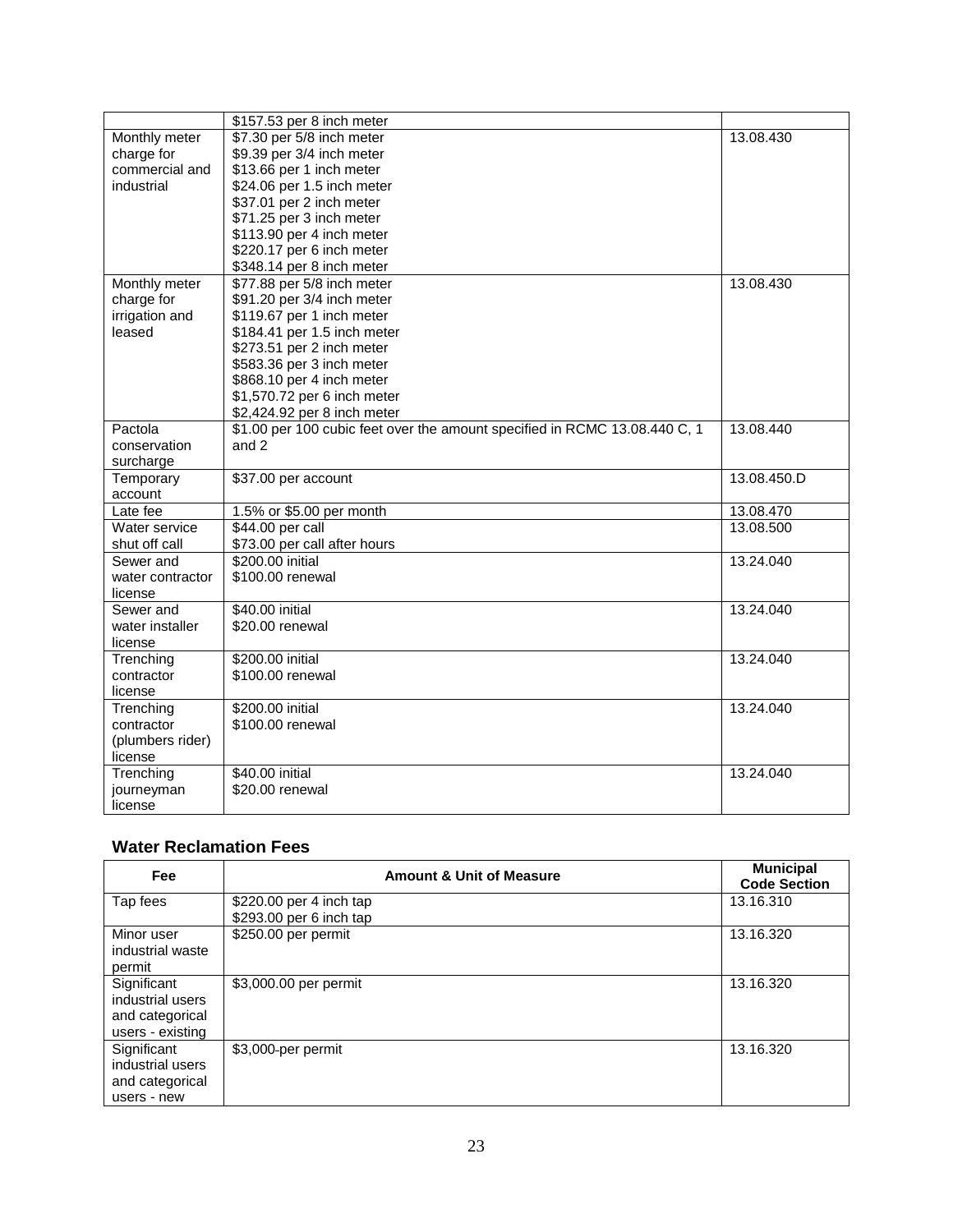| Service         | \$87.00 per inspection                                                       | 13.16.340 |
|-----------------|------------------------------------------------------------------------------|-----------|
| inspections     | \$40.00 per re-inspection                                                    |           |
| Sewer use       | \$3.25 per unit                                                              | 13.16.360 |
| charge          |                                                                              |           |
| Meter charge    | \$4.53 per 5/8 inch meter                                                    | 13.16.360 |
| residential     | \$5.77 per 3/4 inch meter                                                    |           |
|                 | \$8.25 per 1 inch meter                                                      |           |
|                 | \$14.44 per 1.5 inch meter                                                   |           |
|                 | \$21.86 per 2 inch meter                                                     |           |
|                 | \$39.20 per 3 inch meter                                                     |           |
|                 | \$63.96 per 4 inch meter                                                     |           |
|                 | \$125.86 per 6 inch meter                                                    |           |
|                 | \$200.14 per 8 inch meter                                                    |           |
| Meter charge    | \$4.67 per 5/8 inch meter                                                    | 13.16.360 |
| commercial and  | \$6.10 per 3/4 inch meter                                                    |           |
| institutional   | \$8.97 per 1 inch meter                                                      |           |
|                 | \$16.12 per 1.5 inch meter                                                   |           |
|                 | \$24.71 per 2 inch meter                                                     |           |
|                 | \$44.75 per 3 inch meter                                                     |           |
|                 | \$73.37 per 4 inch meter                                                     |           |
|                 | \$144.94 per 6 inch meter                                                    |           |
|                 | \$230.82 per 8 inch meter                                                    |           |
| Meter charge    | \$16.71 per 5/8 inch meter                                                   | 13.16.360 |
| industrial      | \$23.43 per 3/4 inch meter                                                   |           |
|                 | \$36.87 per 1 inch meter                                                     |           |
|                 | \$70.47 per 1.5 inch meter                                                   |           |
|                 | \$110.78 per 2 inch meter                                                    |           |
|                 | \$204.85 per 3 inch meter                                                    |           |
|                 | \$339.23 per 4 inch meter                                                    |           |
|                 | \$675.18 per 6 inch meter                                                    |           |
|                 | \$1,078.33 per 8 inch meter                                                  |           |
| <b>BOD</b>      | \$0.27                                                                       | 13.16.360 |
| <b>TSS</b>      | \$0.21                                                                       | 13.16.360 |
| Liquid waste    | Liquid waste haulage owner's permit \$147.00 per initial permit \$36.00per   | 13.16.530 |
| haulage permits | annual renewal permit                                                        |           |
|                 | Liquid waste haulage operator's permit \$37.00 per initial permit \$14.00per |           |
|                 | annual renewal permit                                                        |           |
| Disposal        | \$35.20 for the first 1,000 gallons                                          | 13.16.530 |
| (domestic       | \$11.75 for each 1,000 gallon increment in excess of 1,000 gallons           |           |
| septage)        |                                                                              |           |
| Holding tank    | \$35.20 for the first 1,000 gallons                                          | 13.16.530 |
| wastes          | \$11.75 for each 1,000 gallon increment in excess of 1,000 gallons           |           |
| Portable toilet | \$35.20 for the first 1,000 gallons                                          | 13.16.530 |
| wastes          | \$11.75 for each 1,000 gallon increment in excess of 1,000 gallons           |           |

### **Note: Sales Tax may be required on some of the fees within this resolution.**

BE IT FURTHER RESOLVED that these fees shall remain in place until changed by an act of the City Council.

Dated this \_\_\_\_\_\_ day of \_\_\_\_\_\_\_\_\_\_\_\_\_\_, 20176.

CITY OF RAPID CITY

\_\_\_\_\_\_\_\_\_\_\_\_\_\_\_\_\_\_\_\_\_\_\_\_\_\_\_\_\_

Mayor